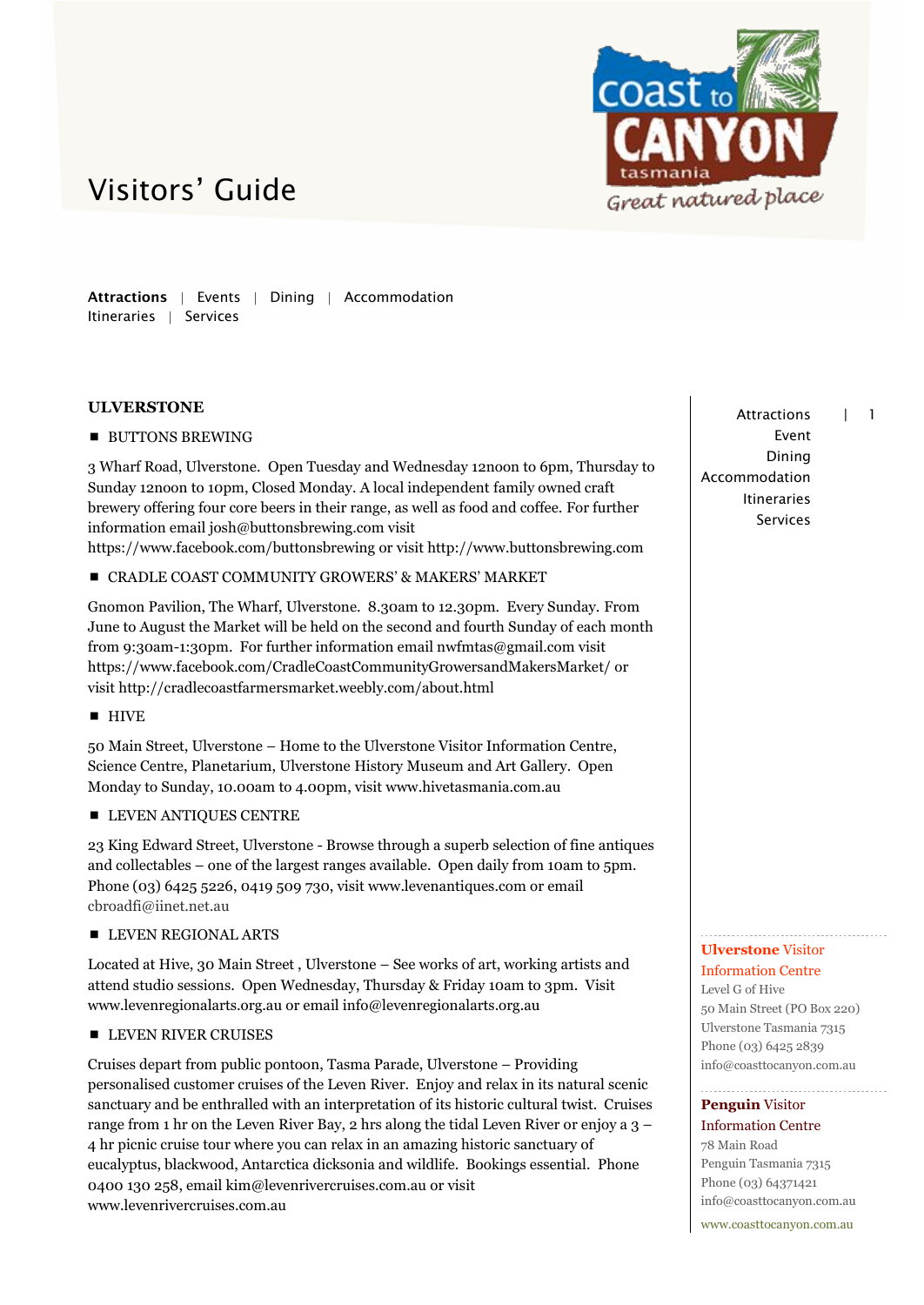

Attractions | Events | Dining | Accommodation Itineraries | Services

### **PARKS AND MAIN BEACH**

Dial Street and Beach Road, Ulverstone - Picnic or barbecue in the extensive parklands adjacent Ulverstone's main beach, a popular setting for family outings

## **PARKS AND WAR MEMORIALS**

Leven River frontage, Ulverstone - Beautiful memorial parklands and gardens bordering the river provide picnic and barbecue areas, walking paths and *children's* play areas.

### **PETE JERMY ANTIQUARIAN BOOKS & SECONDHAND BOOKS**

48 Victoria Street, Ulverstone - Old books from the 16th through to the 19th Century, together with modern publications, can be bought or sold. Paperbacks, old postcards, cigarette cards, comics, magazines, ephemera and other printed materials on offer. Open Monday to Friday from 10.30am to 5pm. Some Saturdays 10.30 to 2.30 Phone (03) 6425 6299

### **THREE SISTERS - GOAT ISLAND NATURE RESERVE**

Penguin Road, Ulverstone - The small off-shore islands comprising the Three Sisters are sanctuaries to a variety of bird life. Goat Island, to their east, is accessible at low tide – but take care not to get stranded. Fish, explore or just observe the bird and marine life.

## **PEDAL BUGGIES TASMANIA**

2 Beach Road, Ulverstone (Next to Beach Hut Coffee/Café) - Fun and entertaining for all ages, pedal buggies are easy to ride. Hire single person buggies to family buggies, with baby seats and trailers that can be added. Open weekends all year round (subject to weather), school holidays and most public holidays from 10am to 4.30pm or by appointment. Please phone to confirm availability. Phone 0437 242 535 email [dallas@pedalbuggiestasmania.com.au](mailto:dallas@pedalbuggiestasmania.com.au) visit [www.pedalbuggiestasmania.com.au](http://www.pedalbuggiestasmania.com.au/)

## ULVERSTONE WATERSLIDE

Beach Road, Ulverstone - Approximately 60m of fibreglass chute ending in a warm pool. Open during the summer school holidays. Private bookings available. Email [ulvwaterslide@tasmail.com](mailto:ulvwaterslide@tasmail.com) or phone (03) 6425 6252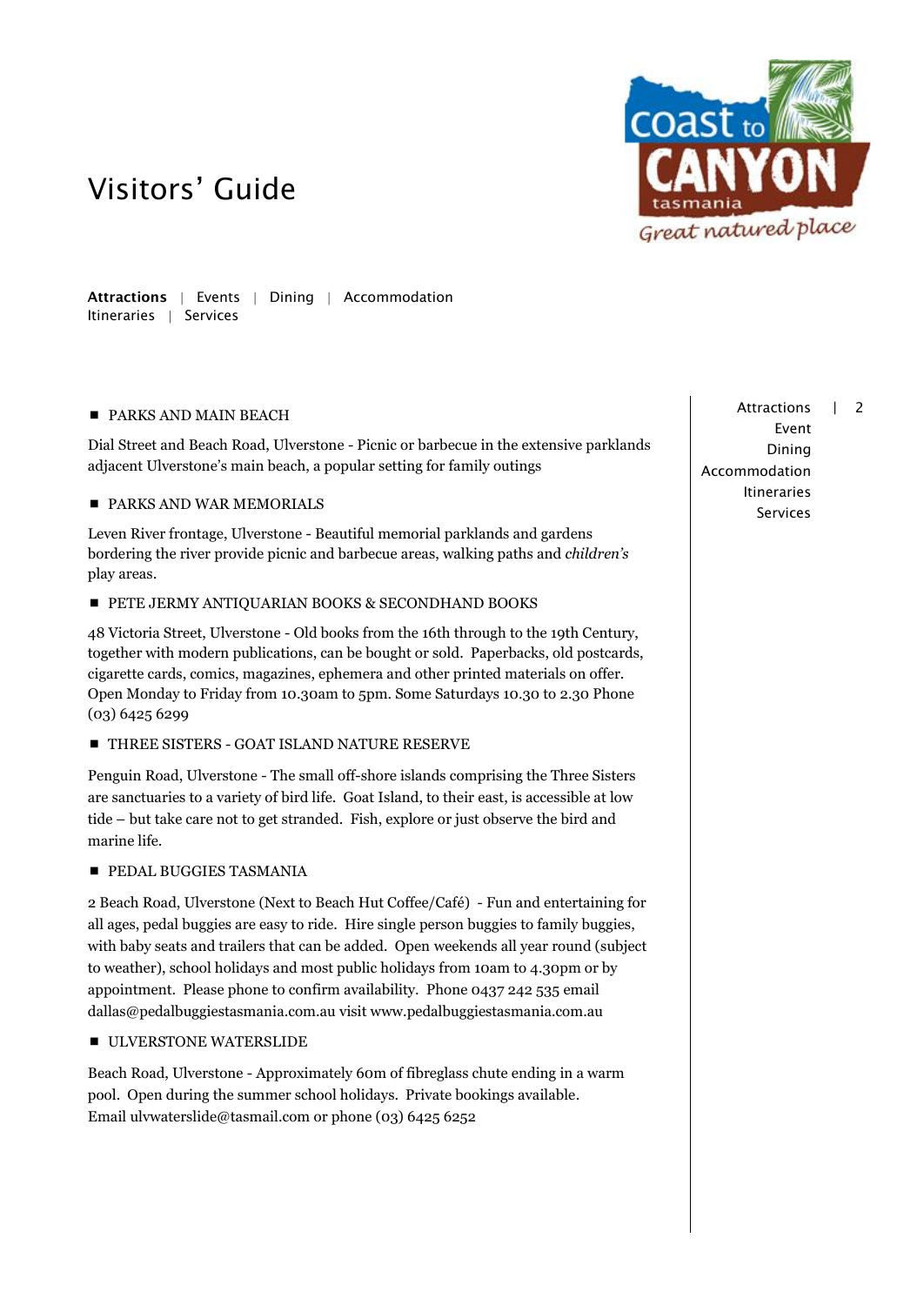

Attractions | Events | Dining | Accommodation Itineraries | Services

## UNDER THE OAK

2/39 Reibey Street, Ulverstone - Take home a little piece of 'Tassie' and its people, with an item that has been made with love and care. Open Tuesday to Friday 10am to 4.30pm and Saturday 10am to 2pm. Closed on public holidays.

Email undertheoakgallery@me.com, phone (03) 6425 7066, or visit [www.undertheoak.com.au](http://www.undertheoak.com.au/)

### **EXIGZAG GARDEN AND LOOKOUT**

Maud to Upper Maud Streets, Ulverstone - Admire the beautiful, award-winning gardens lining the hillside zigzag walk and the panoramic views from the top.

### **PENGUIN**

### **HISCUTT PARK & DUTCH WINDMILL**

Crescent Street, Penguin - Just minutes from the town centre, the park is an ideal family spot, with barbecue facilities and large playground. A lake and flower garden featuring tulip displays in spring complement the windmill built by Dutch migrants.

### **MINIATURE GOAT EXPERIENCE**

Experience getting up close and personal with our current herd of registered and friendly Australian Miniature Goats. You'll learn all about caring for and living with miniature goats. You'll be able to groom, pat and cuddle the minis as we pass through each paddock. They will make you laugh and smile and are super curious. During the experience you will encounter 'chooks with no borders' who will venture out of the orchard any way they can to get in on the action. You'll also pass our small herd of Wiltshire Horn sheep. Book through **penguinhideawayfarmlet.com** - 24hrs notice required.

### **PENGUIN UNDERCOVER MARKET**

Cnr King Edward & Arnold Street, Penguin - Penguin Market is northern Tasmania's largest market offering over 70 stalls, all under cover. Quality product lines include fine Tasmanian woodwork, jewellery, fashion, giftware, hand-made craft and home wares, as well as fresh produce. Try the food court. Operates every Sunday from 9.00am to 3pm. Phone 0400 903 031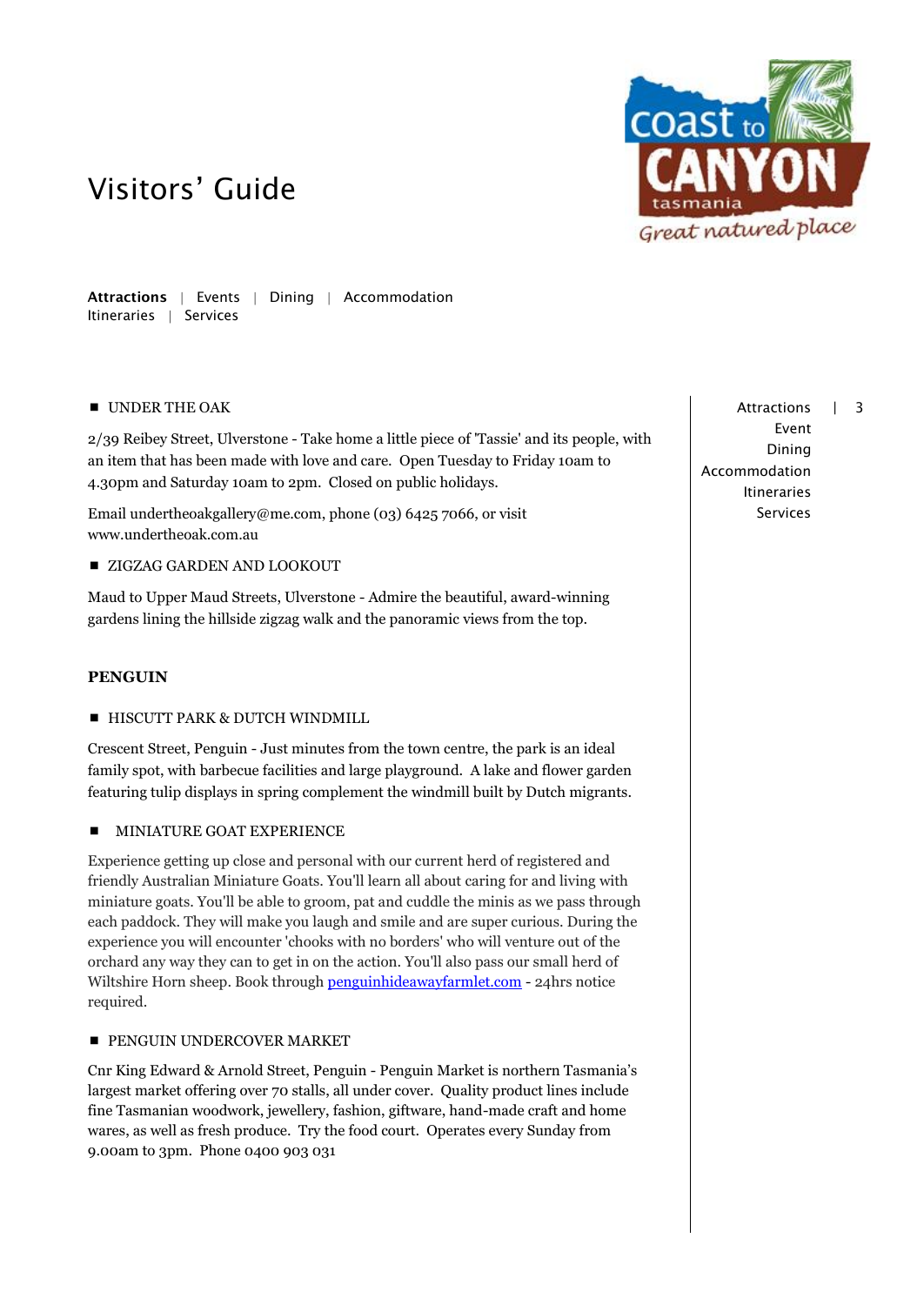

Attractions | Events | Dining | Accommodation Itineraries | Services

### **PENGUIN MOUNTAIN BIKE PARK**

Ironcliffe Road, Penguin – The Park features more than 6km of cross country single trail and man-made features in the centre of the old speedway featuring jumps, wall rides and a smaller skills park. The park is suitable for riders of all levels and is an ideal area to progress from a fresh beginner to a more seasoned rider. For more information visit www.ccmbc.com.au

**PENGUIN GENERAL CEMETERY** 

Located along Main Street a kilometre west of the Post Office, up through the traffic lights. Our cemetery was heritage-listed in 2007. At rest here are Bounty immigrants of the 1850s, returned soldiers from as far back as the Boer War, many of Penguin's former notables, as well as the odd ex-convict. Opened in the 1860s, it closed in 1977 some eighteen hundred burials later, leaving behind many a mystery.

**PERRY-LING GARDENS** 

Main Road, Penguin - A mass of colour in spring, this seaside garden bordering the eastern entrance to the town follows the road and rail route for approximately one kilometre.

**THE BIG PENGUIN** 

Esplanade, Penguin - The Big Penguin, standing a proud 3m tall on the foreshore, was erected to commemorate the town's centenary in 1975. It has become one of the most photographed landmarks in Tasmania.

### **HINTERLAND**

**BRADDONS LOOKOUT** 

Braddons Lookout Road, Leith - 10km east of Ulverstone, the lookout has stunning views of the coastline, Forth Valley and beyond.

**DIAL RANGE** 

Ironcliffe Road, Penguin - This chain of mountains and valleys was given its name because the silhouette of one of its summits, the Gnomon, resembles an ancient sundial. The Range has more than 50km of trail, with opportunities for short walks or longer treks, depending on bushwalking experience. Short walks include Ferndene (30 mins return), Tall Trees (45 mins), Mount Montgomery (2 hrs), Leven River (40-60 mins) and Mount Gnomon (2 hrs). For more information, purchase a Dial Range Recreation and Management Map from a local visitor information centre, or write to the North West Walking Club, PO Box 107, Ulverstone.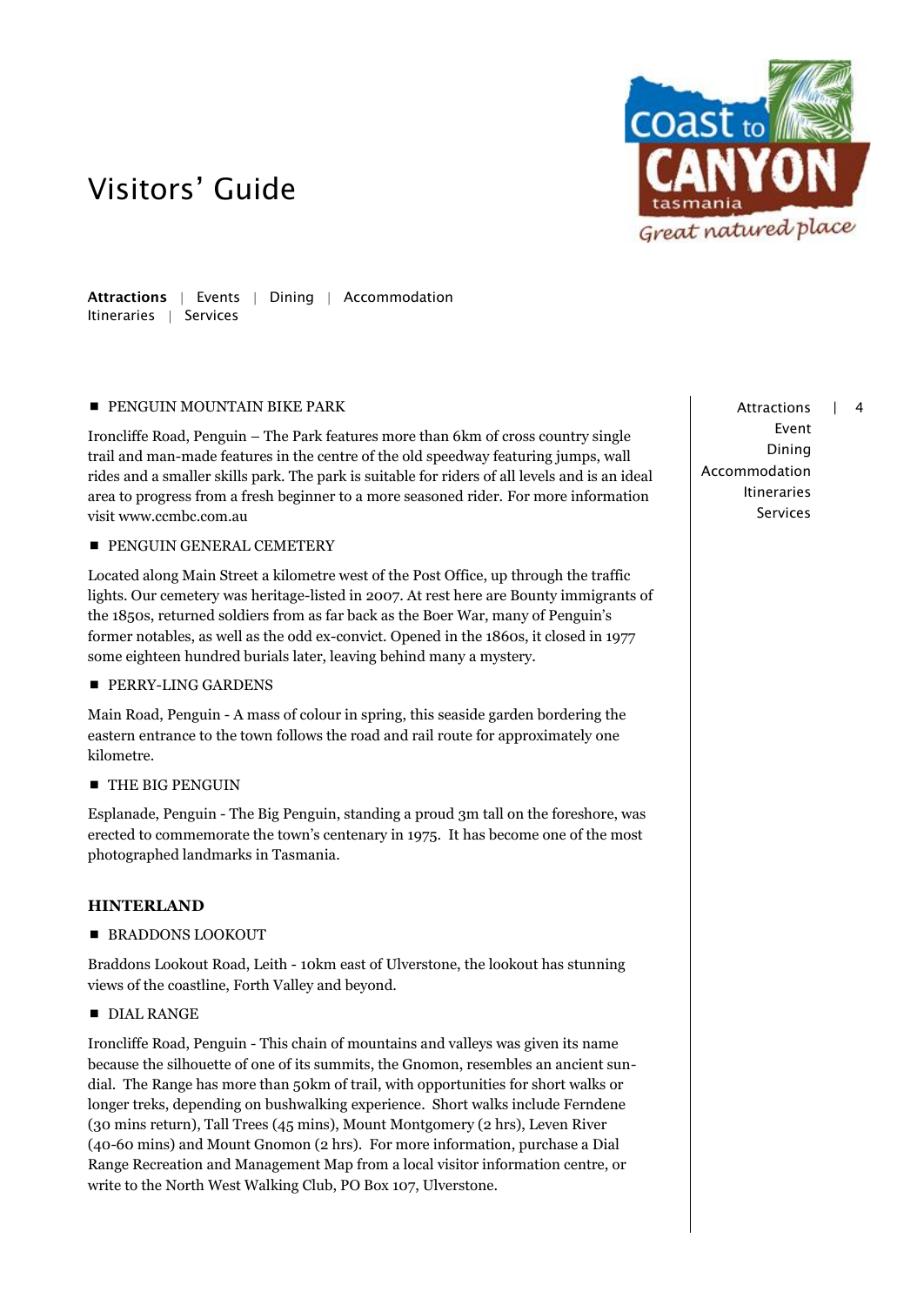

Attractions | Events | Dining | Accommodation Itineraries | Services

### **GUNNS PLAINS CAVE**

Gunns Plains Road, Gunns Plains - One of the best examples of its type in Tasmania, the cave is home to some of the largest limestone shawl formations in the Southern Hemisphere and features an underground stream and glow-worm display. Guided tours take up to an hour and are conducted daily at 10am, 11am, 12noon, 1.30pm, 2.30pm and 3.30pm. Phone (03) 6429 1388, visit [www.gunnsplainscaves.com.au](http://www.gunnsplainscaves.com.au/)

■ KAYDALE LODGE GARDENS – open by appt only during winter months

250 Loongana Road, Nietta - Two hectares of garden present a visual delight, with 30,000 daffodils at bloom in spring, summer displays of peonies and foxgloves, and an autumn show of maples. Approx. 30 minutes' drive from Ulverstone, and just 7kms from the Leven Canyon visit for the day and enjoy the friendly hospitality. Bed and Breakfast accommodation, light lunches, morning and afternoon teas. Phone (03) 6429 1293

**LEVEN CANYON** 

Loongana Road, Loongana - A spectacular 250m-deep ravine 41km south of Ulverstone, the Leven Canyon is a must-see for any visitor. From a well-equipped picnic area, follow the rainforest walk to the cliff-face viewing platform and marvel at the breath-taking scenery.

■ LEVEN VALLEY VINEYARD – open by appt only during winter months

321 Raymond Road, Gunns Plains - located just 20km inland from Ulverstone. Set on a hillside overlooking the picturesque rural landscape of Gunns Plains. The Cellar Door offers samples of estate grown Pinot Noir and Chardonnay and a pleasant picnic area. Open Wednesday to Sunday between September and May 11am to 5pm or by appointment. Phone 6429 1140, visit www.levenvalleyvineyard.com.au or email info@levenvalleyvineyard.com.au

## $\blacksquare$  MOUNTAIN VALLEY WILDERNESS HOLIDAYS

1519 Loongana Road, Loongana - Located 45km south of Ulverstone at the base of Black Bluff, Mountain Valley Wilderness Holidays offer guided eco-tours of the lost valley, a pristine wilderness of forests, waterfalls and caves. Tours are individual and tailored to visitor's interests and abilities. At the end of the day, relax in the cosy, comfortable log cabins. Phone (03) 6429 1394, fax (03) 6429 1229, visit [www.mountainvalley.com.au](http://www.mountainvalley.com.au/) or email info@mountainvalley.com.au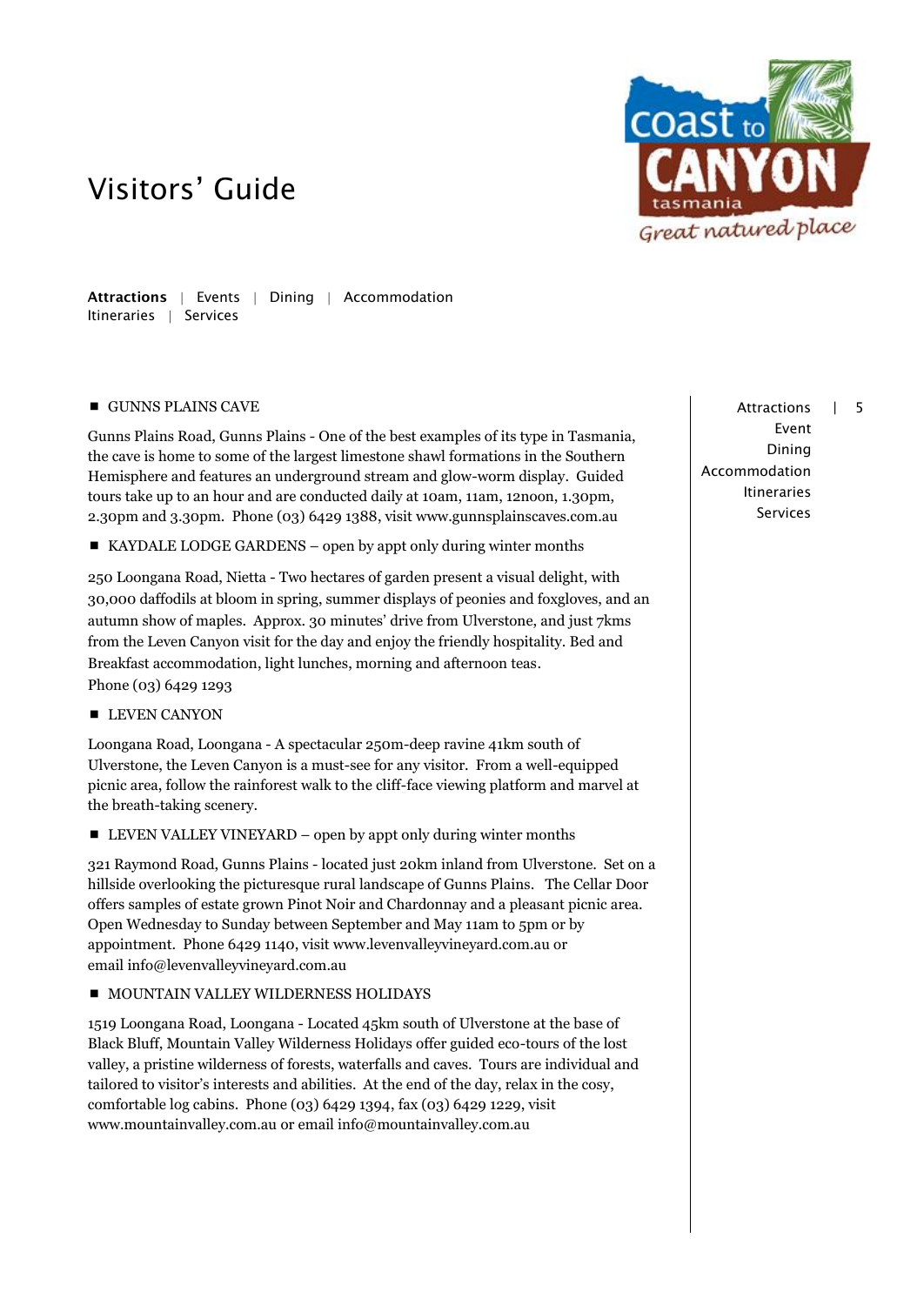

Attractions | Events | Dining | Accommodation Itineraries | Services

**PENGUIN CRADLE TRAIL (\*\*Experienced bushwalkers only)** 

Dial Range, Penguin - The 80km trail heads inland from the coast to the world-famous Cradle Mountain. Some sections make for a pleasant stroll, while others provide a definite bushwalking challenge. The complete walk takes six days, but access roads mean that sections can be done as day or overnight trips.

\*\*Please Note: The trail is not currently maintained and is not accessible between Gunns Plains and the Leven Canyon. For more information, write to the North West Walking Club, PO Box 107, Ulverstone or visit [www.nwwc.org.au](http://www.nwwc.org.au/)

■ PIONEER PARK – closed until further notice

1399 Pine Road, Riana - Relax in a beautiful rural park complete with all the facilities for an overnight camp as well as playground and barbecue areas. Phone (03) 6437 6137

**PRESTON FALLS** 

Raymond Road, Gunns Plains - For locals and visitors alike, the falls are a popular scenic addition to any daytrip.

**TARGET GOLF** 

Wilmot Road, Forth - Driving range located 2km from Forth. Practice your golf and win prizes for hitting targets. Open public holidays and weekends from 10am; other times by appointment. Phone 0408 695 330 or visit www.targetgolf.com.au

## **TURNERS BEACH BERRY PATCH**

Blackburn Drive, Turners Beach - Pick your own strawberries and raspberries or prepicked available. Enjoy a zesty berry ice-cream or freshly ground coffee in our café serving lunches, morning and afternoon teas – all home-made by our chef. Gluten-free options available. Indoor/outdoor area for dining. Open daily from 9am to 5pm, winter opening hours from 10am to 4pm (Closed public holidays and during June). Phone (03) 6428 3967, 0400 173 737.

## WING'S WILDLIFE PARK

137 Winduss Road, Gunns Plains – Escape the busy city life for fresh country air and bush sounds. Wings is only a 35 minute scenic drive from the Spirit of Tasmania and Devonport airport to find camping, powered sites and self-contained cabin accommodation at the park. Apart from the vast display of Tasmanian wildlife to see, there are also monkeys, reptiles, American bison, buffalo and more. Our feeding times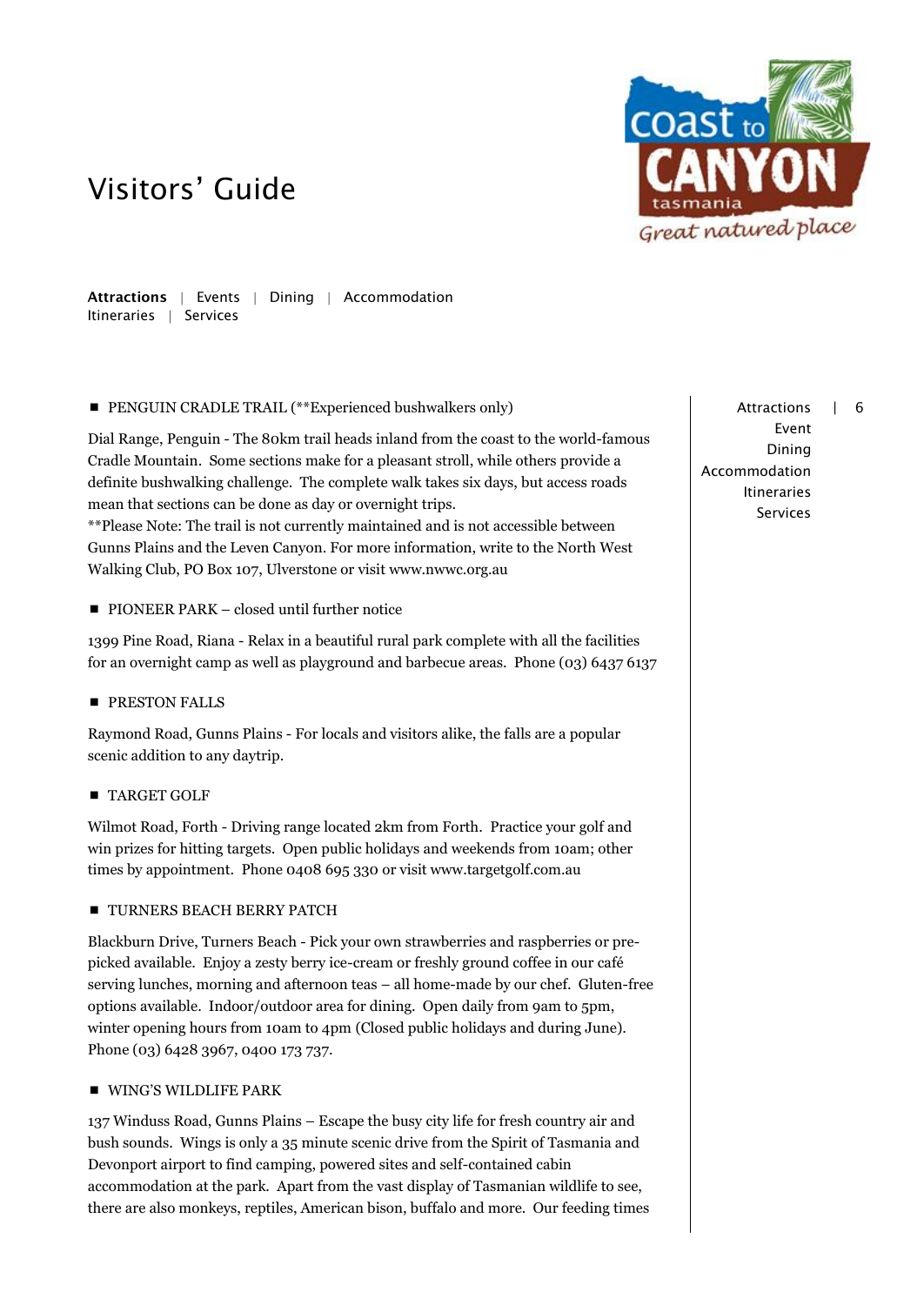

Attractions | Events | Dining | Accommodation Itineraries | Services

are 11am and 2.30pm for koala and 1pm for the Tasmanian devils. Hand feed kangaroos and trout. There is also a café on site for meals, snacks and refreshments. Packages available for schools, coach groups, business functions and birthday parties which can include catering. Open 10am-4pm daily, closed Christmas Day. Phone (03) 6429 1151, fax 64291155 or visit [www.wingswildlife.com.au](http://www.wingswildlife.com.au/)

### WOODCRAFT GALLERY & WORKSHOP

Located at Hive, 30 Main Street , Ulverstone - The North West Woodcraft Guild welcomes visitors to its gallery which houses quality woodwork displays by local craftsmen. Woodwork demonstrations, sales and private tutoring available. Open Tuesday, Thursday and Saturday from 10am to 4pm. Phone 6448 7108 email northwestwoodcraftguild@gmail.com

### **AND BEYOND**

**AUSTRALIAN WILD HARVEST** 

Enjoy Gourmet Food Tours of the North West region offering a "Paddock to Plate" experience. Your tour will visit local food producers, culminating in a lunch which incorporates some produce from the farms visited. Phone 0411 785 412 or email enquiries@australianwildharvest.com.au

**CLASSIC MOTORCYCLE HIRE AT DRAGONFLY CLASSICS** 

Ride a classic Honda or BMW motorcycle on some of the best touring roads in the world. We can arrange to meet you and pair you with a bike from a day to a week or more. Hire and day tours. Phone 0438 750 455 visit www.dragonflyclassics.com.au

### **CRADLE-COAST TOURS**

Enjoy boutique tours of the Central Coast area and North-West region. Your tour guide will pick you up from your accommodation and escort you around some the very best attractions this scenic part of Tasmania has to offer. Phone (03) 6425 5854 or mobile 0407 335 925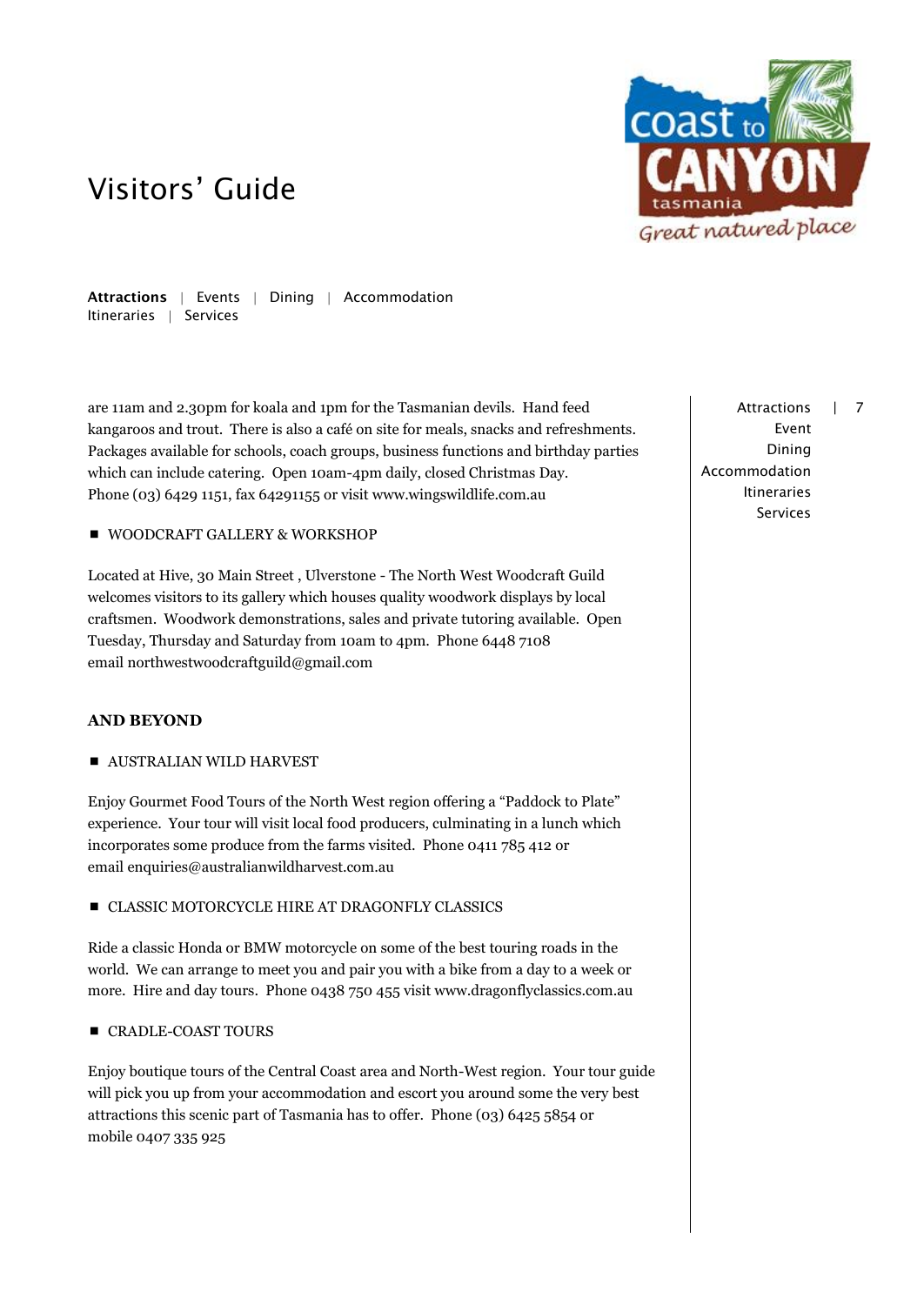

Attractions | Events | Dining | Accommodation Itineraries | Services

### DOOLEY'S TRACK

Dooley's Track was originally carved out by the surveyor James Dooley in the 1850s. The track was built to provide a supply route for packhorses servicing the mining interests along the river and through to Gads Hill. Follow in the footsteps of these pioneers and explore the wonderful riparian environment along the Wilmot River. Dooley's Track leaves the Alma Reserve along Jamiesons Road. Note: Access to State Forest is via the Crown Road Reserve, which passes through private land. Please ensure that the privacy of landholders is respected and keep to the walking track as marked. Dogs are welcome but must be kept on a leash whilst passing through private property.

### **MURRAY'S DAY OUT**

A unique Tasmanian experience – enjoy a few hours of fishing, shopping, scenic driving or whatever takes your fancy. Door-to-door pick up (from major centres). Phone (03) 6424 5250 or 0427 252 439 or email [murraysdayout@hotmail.com](mailto:murraysdayout@hotmail.com)

## **THAT'S THE SPIRIT TOURS**

Tasmania's Day Tour Specialist. Private booked transport, catering to small groups. Cradle Mountain – guided nature walk, Narawntapu National Park – guided nature walk. Meet the Producers of Devonport Tour, The Chef's Food Tour, Sheffield in Colour, The very best of Table Cape. Personal private bookings also available. Don't miss out… Book now! Phone 0409 973 098 or visit www.thatsthespirittours.com.au

### **WILDERNESS ADVENTURES TASMANIA**

Wilderness Hiking specialised one day adventure tours. Get your boots on, Tassie's waiting! Choose your own adventure! Visit Cradle Mountain National Park or Narawntapu National Park. Tasmania's North West Coast is a high rainfall area with beautiful, easily accessible waterfalls. There's so much to experience. If there is somewhere you would like to go we will consider it. Contact us for a quote today. For bookings contact Lisa Abblitt +61 427 238 176, visit

www.wildernessadventurestas.com.au or email lisa@wildernessadventurestas.com.au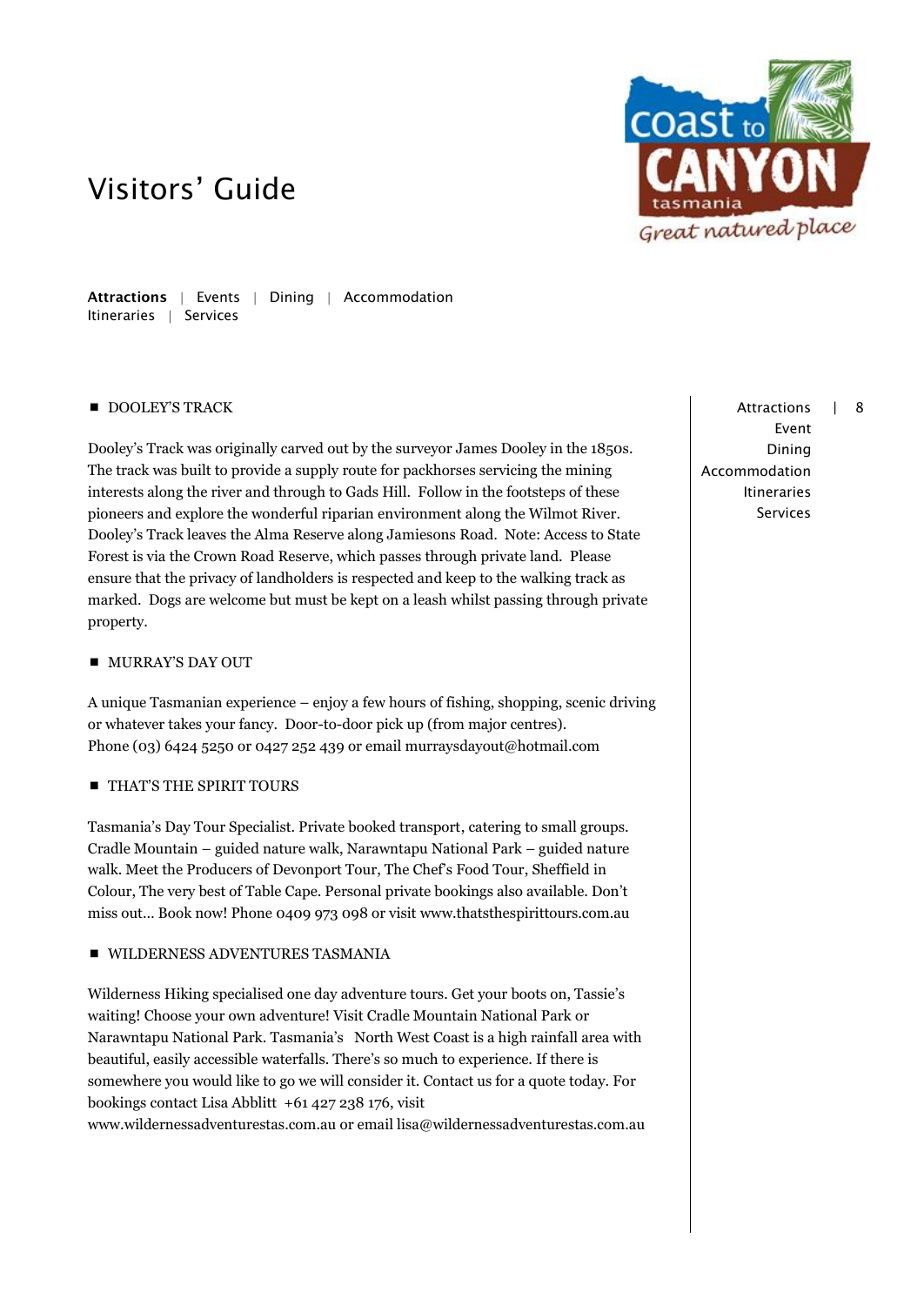

Attractions | Events | Dining | Accommodation Itineraries | Services

## **MONTHLY**

**FISHING AT FROMBERG'S DAM FOR YOUNG ANGLERS** 

Held on the last Sunday of each month from August to May, except December. Located at Westella Drive, Ulverstone. For a small membership fee, children can happily fish for trout in the well-stocked dam. Contact David Clarke (03) 6425 2830

 $\blacksquare$  LIVE @ THE WHARF

Held every Friday night from 5.30pm to 7.30pm. Located in the Gnomon Pavilion, Wharf Road, Ulverstone. Produced by a team of community volunteers, this weekly music session presents a wide variety of styles and performers. A great mix of local and visiting artists playing rock, folk, jazz, soul, blues and country music. Visit <https://www.facebook.com/LiveAtTheWharf> for further information on performers.

**ULVERSTONE WHARF MARKET** 

Held every Sunday at 3 Wharf Road, Ulverstone. Live music, fantastic local produce, amazing crafts and delicious food. Every Sunday from 9:00am to 1:00pm Celebrating and showcasing NW Phone 0459 147 271 for details. Visit https://www.facebook.com/Ulverstonewharfmarket

**PENGUIN MARKET** 

Held every Sunday from 9.00am to 3.30pm. Located corner King Edward and Arnold Street, Penguin. Northern Tasmania's largest market offering over 70 stalls, all under cover. Features quality product lines and a food court. Contact 0400 903 031

### **JANUARY**

**ULVERSTONE RODEO** 

Held on the last Saturday in January. Located at Batten Park, Ulverstone, this popular rodeo starts with the juniors at 4pm, followed by all the action of the main event from 7pm to 11pm. Includes professional women's barrel race, breakaway roping, saddle and bareback bronco riding, steer wrestling and team roping. Contact (Secretary) Candice Wyllie 0438 681 453

### **FEBRUARY**

**FESTIVAL IN THE PARK** 

Held on the last Sunday in February. Located at Anzac Park, Ulverstone, the festival runs from 10.30am to 4.30pm. Enjoy entertainment, water activities, live bands, good food, wine, local crafts and much more. For general enquiries contact John Ewington 0400 955 628 or visit www.festivalinthepark.org.au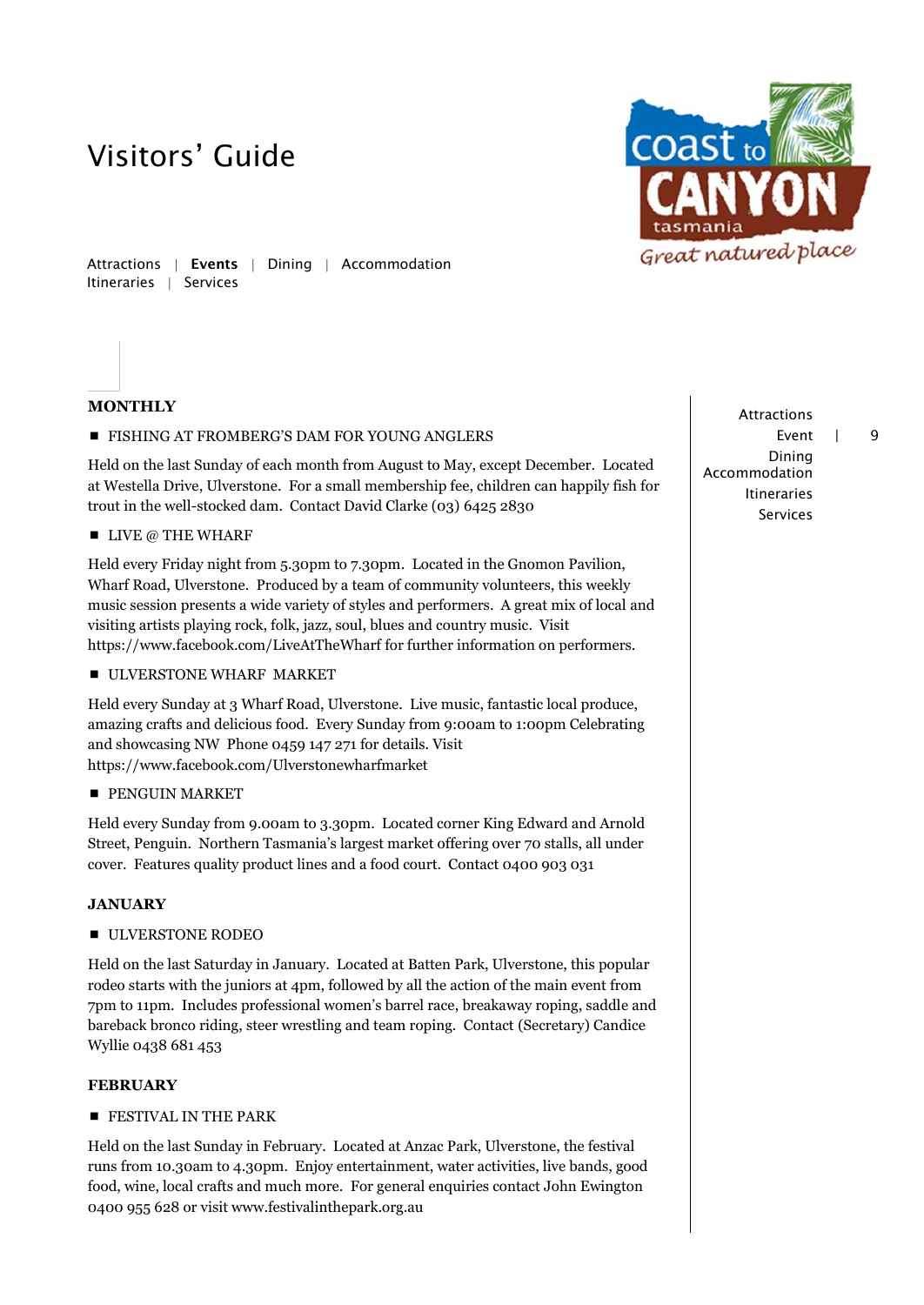

Attractions | Events | Dining | Accommodation Itineraries | Services

### **MARCH**

■ FORTH VALLEY BLUES FESTIVAL – Cancelled for 2020/2021

Held on a Saturday in mid-March. Located at the Forth Recreation Ground, with entertainment from 12.30pm to 1.30am. Lots of great blues and roots bands. Bike show and stalls, hot food, bar facilities, free camping, and breakfast available Sunday morning. No dogs, no BYO, no glass. Tickets are available from this website or Red Hot Music, 10-12 Edwards Street, phone (03)6424 9816. For more information phone (03) 6424 2286 or (03) 6424 9816 or visit www.forthvalleyblues.com

### **APRIL**

NORTH WEST ECOFEST

North West Ecofest Tasmania is a sustainable living festival held each year in Ulverstone. Ecofest attracts festival goers from across the North West, northern and southern regions of Tasmania, and features stallholders and presenters from across Tasmania providing information and inspiration on how to live sustainably. www.ecofesttas.com.au

### **JULY**

#### **DOLL, BEAR AND MINIATURES EXTRAVAGANZA**

Held on the last weekend in July. Located at the Ulverstone Rowing Club, Kings Parade and open from 10am to 4pm. Features dolls of all shapes and sizes, toys, bears, miniatures, old lace, wooden toys, doll-houses and much more. Contact the Doll Collectors Club of Tasmania Inc. (03) 6425 2581 or (03) 6425 5050

### **AUGUST**

### TASTROFEST – TASMANIA'S ASTRONOMY FESTIVAL

Held in August. Tasmania has some of the cleanest and clearest skies in the world. Spanning the 40th to the 44th parallel, Tasmania has the unique gift of being an excellent location for Aurora Australis spotting for most of the year. Those roaring 40s winds also push the clouds across pretty efficiently and can enable a great night viewing when least expecting it. Our mission is to teach everyone, no matter what their background or level of knowledge, how to enjoy the night sky. We will gather once a year and revel in the staggering complexity of the universe and be in awe of its beauty.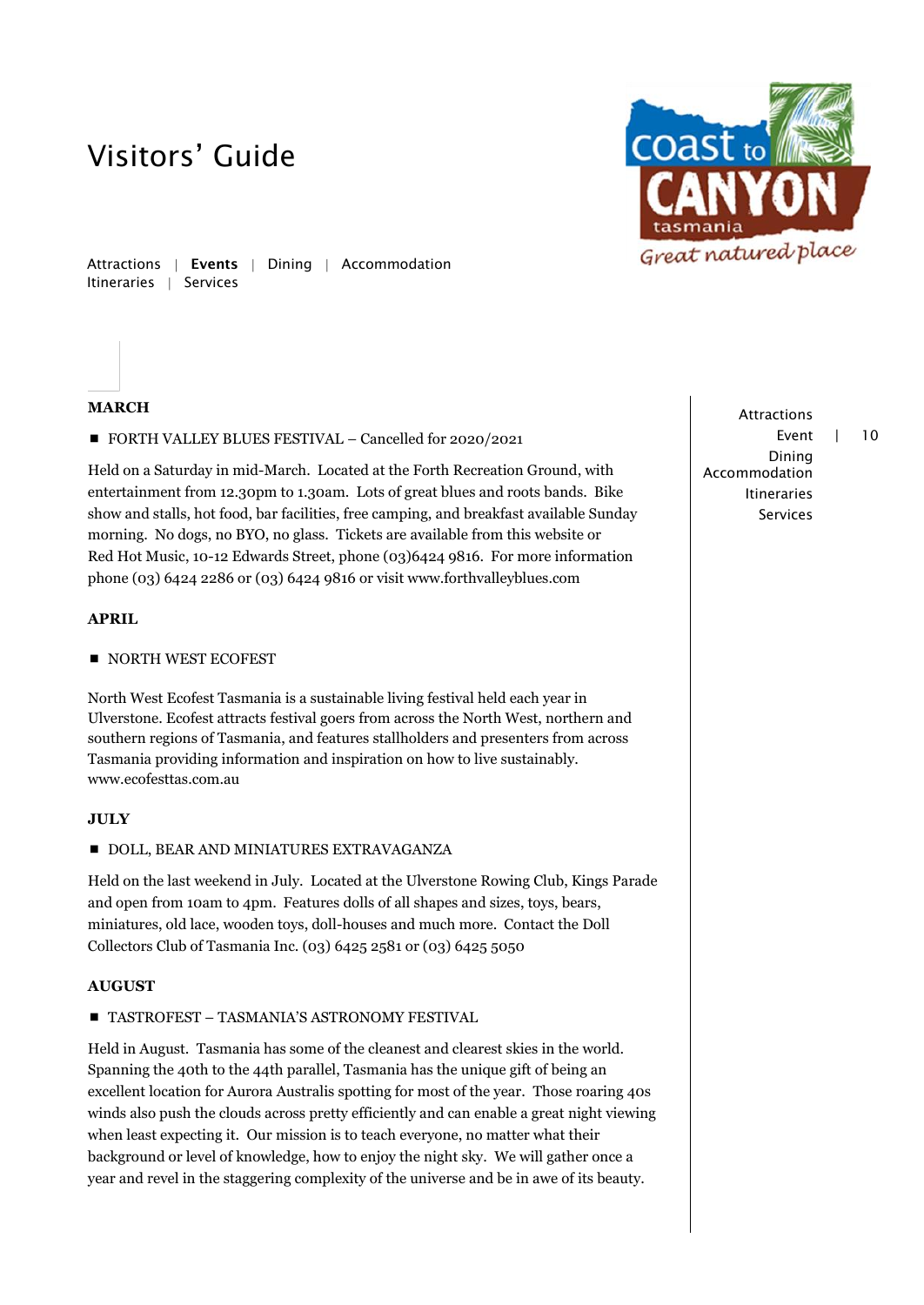

Attractions | Events | Dining | Accommodation Itineraries | Services

### **NOVEMBER**

**CRADLE COAST ROTARY ART EXHIBITION** 

Held mid-November. Located in the Gawler Room of the Civic Centre, Patrick Street, Ulverstone, this week-long exhibition is open for public viewing and sales from Saturday through to Sunday, 10am to 4.30pm. Contact Stephanie Templeton 0417 507 724, or email stetemp51@gmail.com

**ULVERSTONE SHOW** 

Held on the Saturday of the November long weekend. Located at the Showground, Flora Street, Ulverstone, it features livestock judging, dog competitions, horse jumping, home industries, animal nurseries, sideshows and food stalls. Contact the Ulverstone Show Society Secretary, PO Box 17, Ulverstone, email ulverstoneshow@bigpond.com or phone (03) 6425 1703 or mobile 0422 945 705

### **DECEMBER**

**PENGUIN CHRISTMAS FESTIVAL** 

Held on the first Friday in December. Located at Main Road, Penguin, the festival is organised by the local Lions Club and features a Christmas parade. email penguin@lionstasmania.org

ULVERSTONE CHRISTMAS PARADE AND CAROLS BY CANDLELIGHT

Held the third Saturday in December. Located at Reibey Street, Ulverstone, the festive evening commences with a parade of Christmas floats at 4.30pm and continues with Carols by Candlelight at the Outdoor Entertainment Centre, Sound Shell, Bicentennial Park, Dial Street, Ulverstone at 7.30pm. For more information on the Christmas Parade or for Carols by Candlelight email apexulverstone@hotmail.com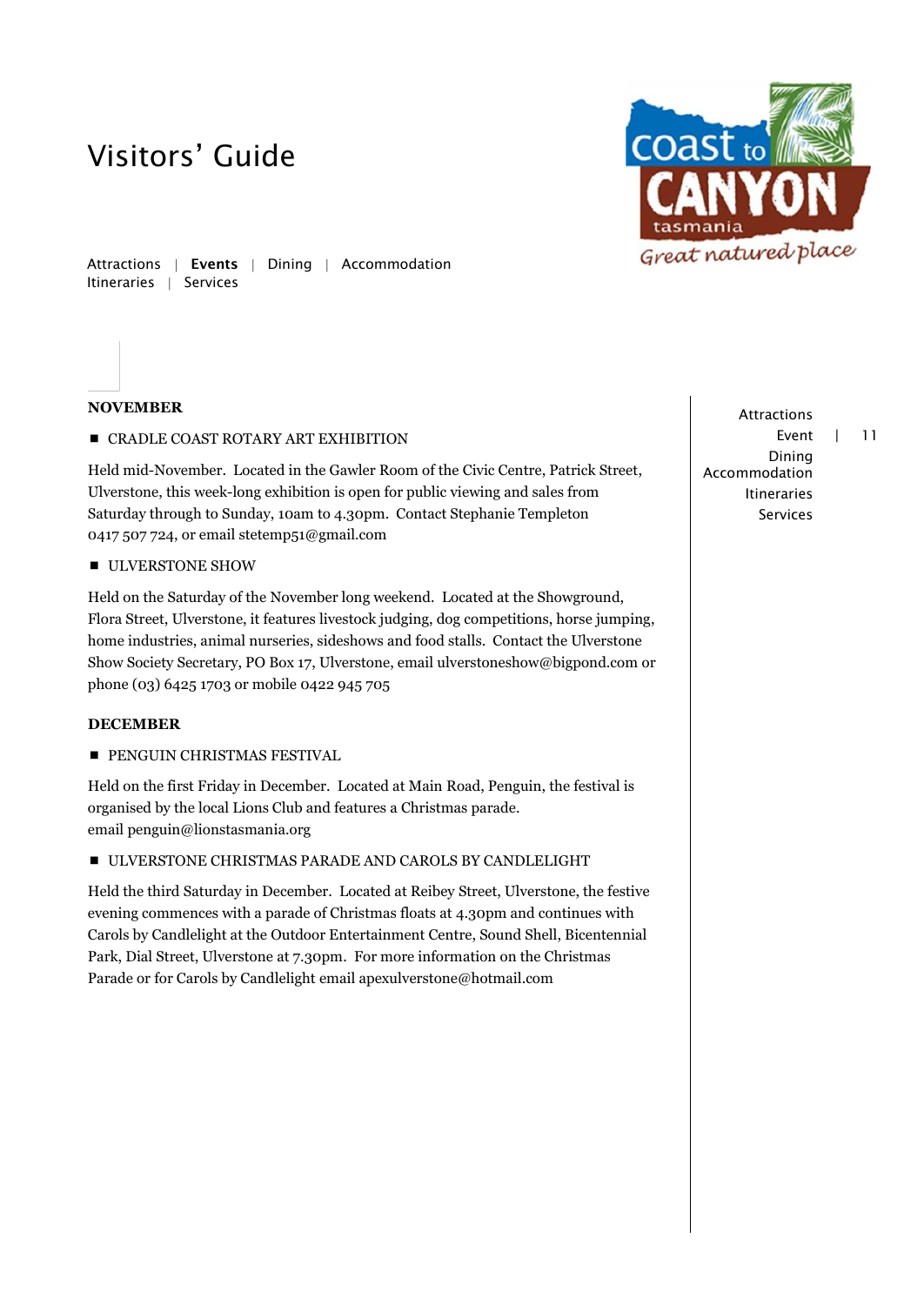

Attractions | Events | Dining | Accommodation Itineraries | Services

## **ULVERSTONE**

### **Restaurants / Bistros**

- BASS & FLINDERS RESTAURANT
- 49 Eastland Drive, Ulverstone, (03) 6425 3011

Fully licensed restaurant offering a varied menu and specialising in steak and pasta dishes. Open Tuesday to Saturday from 6pm to 7:30pm, closed Sunday and Monday, and other times by appointment.

- **BEACHWAY RESTAURANT**
- 1 Heathcote Street, Ulverstone, (03) 6425 2342, [www.beachwayulverstone.com.au](http://www.beachwayulverstone.com.au/)

Fully licensed restaurant offering a-la-carte at affordable prices in comfortable surroundings. Open 7 days a week: breakfast from 7:30am-10am weekdays, 8-10am weekends; dinner and bar from 5.30pm to 9.00pm, with last orders at 8pm.

**BUTTONS BREWING** 

3 Wharf Road, Ulverstone, http://www.buttonsbrewing.com, email josh@buttonsbrewing.com

A local independent family owned craft brewery offering four core beers in their range, as well as food and coffee. Open Tuesday and Wednesday 2pm to 9pm, Thursday to Sunday 12noon to 10pm, closed Monday.

## ■ CAFÉ RA

1 Crescent Street, Ulverstone, (03) 6425 1160, fax 6425 3811, email riverarms@goodstone.com.au

Located at the River Arms Hotel, offering family/casual dining, with an extensive menu that's sure to please all. Open 7 days a week for lunch and dinner.

**FURNER'S HOTEL BISTRO** 

42 Reibey Street, Ulverstone, (03) 6328 3371

Renowned for its extensive menu, fresh salad bar, friendly service and atmosphere. Open 7 days a week for lunch and dinner.

 $\blacksquare$  INDIAN CORNER & TAPAS BAR

```
45 Reibey Street, Ulverstone, (03) 6425 3883
```
Quality dining with a dine-in banquet menu also available and takeaways. Open 7 nights a week for dinner from 5pm to late, and for lunch Thursday and Friday 11:30am-2pm.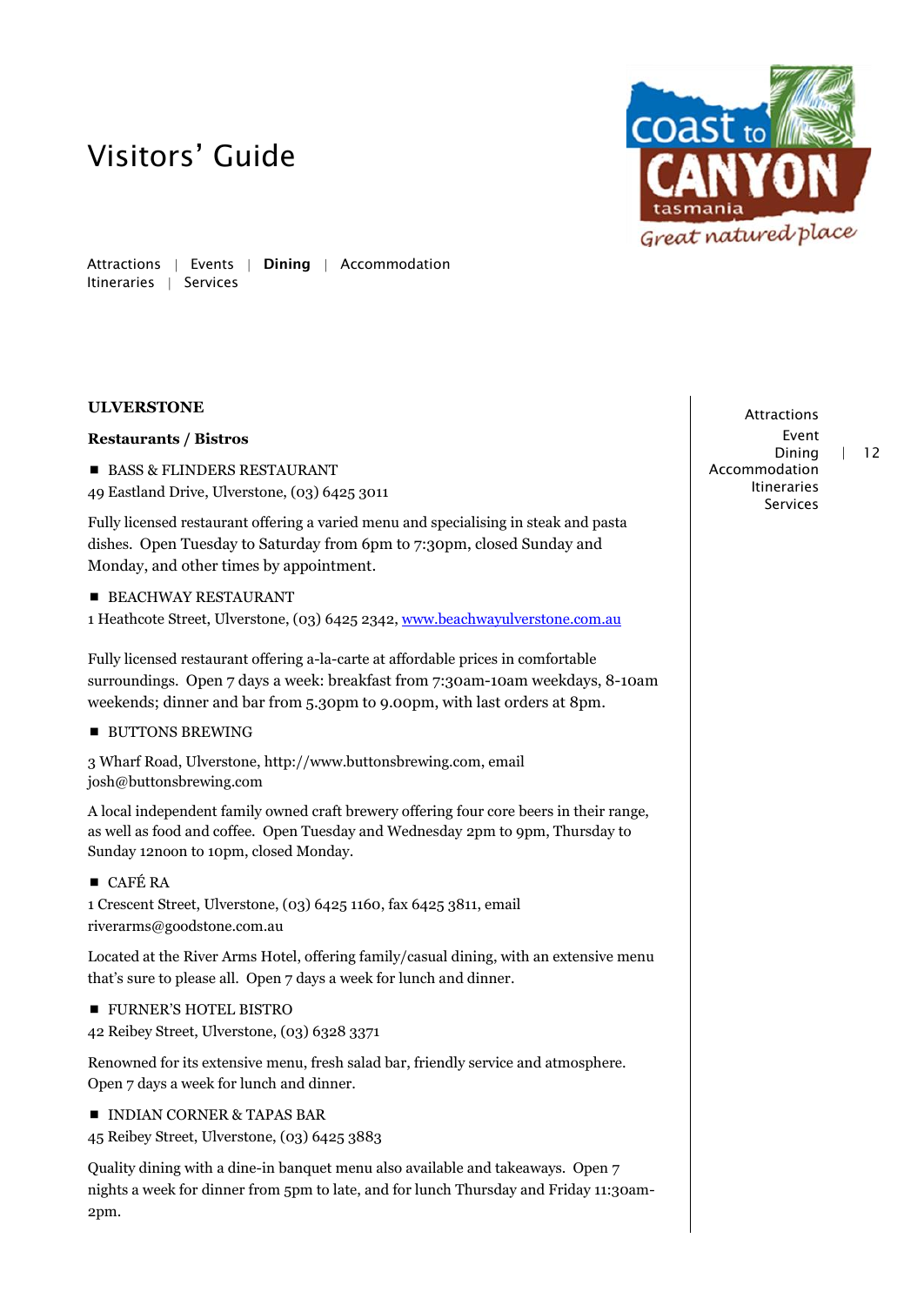

Attractions | Events | Dining | Accommodation Itineraries | Services

RISE 88 ASIAN FUSION FOOD

1 Reibey Street, Ulverstone, (03) 6406 7749

An Asian fusion BYO restaurant, the mission is to be the restaurant choice for all families and singles, young and old, male and female. Opening hours 11.30am to 2.30pm. Contact (03) 6406 7749 or visit https://www.facebook.com/rise88ulverstone

■ THE HUNGRY GOAT (formerly Blue Wren)

225 Penguin Road, Ulverstone, (03) 6425 3321. Open Wednesday to Sunday 11am to 4pm.

**JADE WILLOW CHINESE RESTAURANT** 

37 Reibey Street, Ulverstone, (03) 6425 6535

Extensive Asian cuisine menu, with banquet specials. Open Wednesday to Friday for lunch, and Wednesday to Sunday for dinner .

OZ ROCK INN Beach Road, Ulverstone, (03) 6425 1120

5 star restaurant offering a-la-carte menu. Group bookings. Bookings essential.

**PEDRO'S "THE RESTAURANT"** Wharf Road, Ulverstone, (03) 6425 6663, fax 6425 6664, or email info@pedrostherestaurant.com.au

Located on the banks of the Leven River and specialising in freshly cooked Tasmanian seafoods and North West Coast beef. Pedro's is the place to go for crayfish all year round. Open 7 days a week for lunch and dinner. Fully licensed.

**SPICE HOUSE** 25 King Edward Street, Ulverstone, 6425 3055

Fully licensed restaurant and takeaway. Open Tues 10am-2:30pm, Wed- Fri 10am-2:30pm then 4:30-7:30pm. Weekends and Mon closed.

**THE LIGHTHOUSE HOTEL ATRIUM RESTAURANT** 

33 Victoria Street, Ulverstone, (03) 6425 1197

Offers fine food, varied menus and fabulous surroundings. Open 7 days a week for lunch, dinner and snacks.

ULVERSTONE RETURNED SERVICEMEN'S CLUB BISTRO King Edward Street, Ulverstone, (03) 6425 1439

Open Tuesday to Saturday for dinner from 6pm to 8pm, and Tuesday to Friday for lunch from 12pm to 2pm.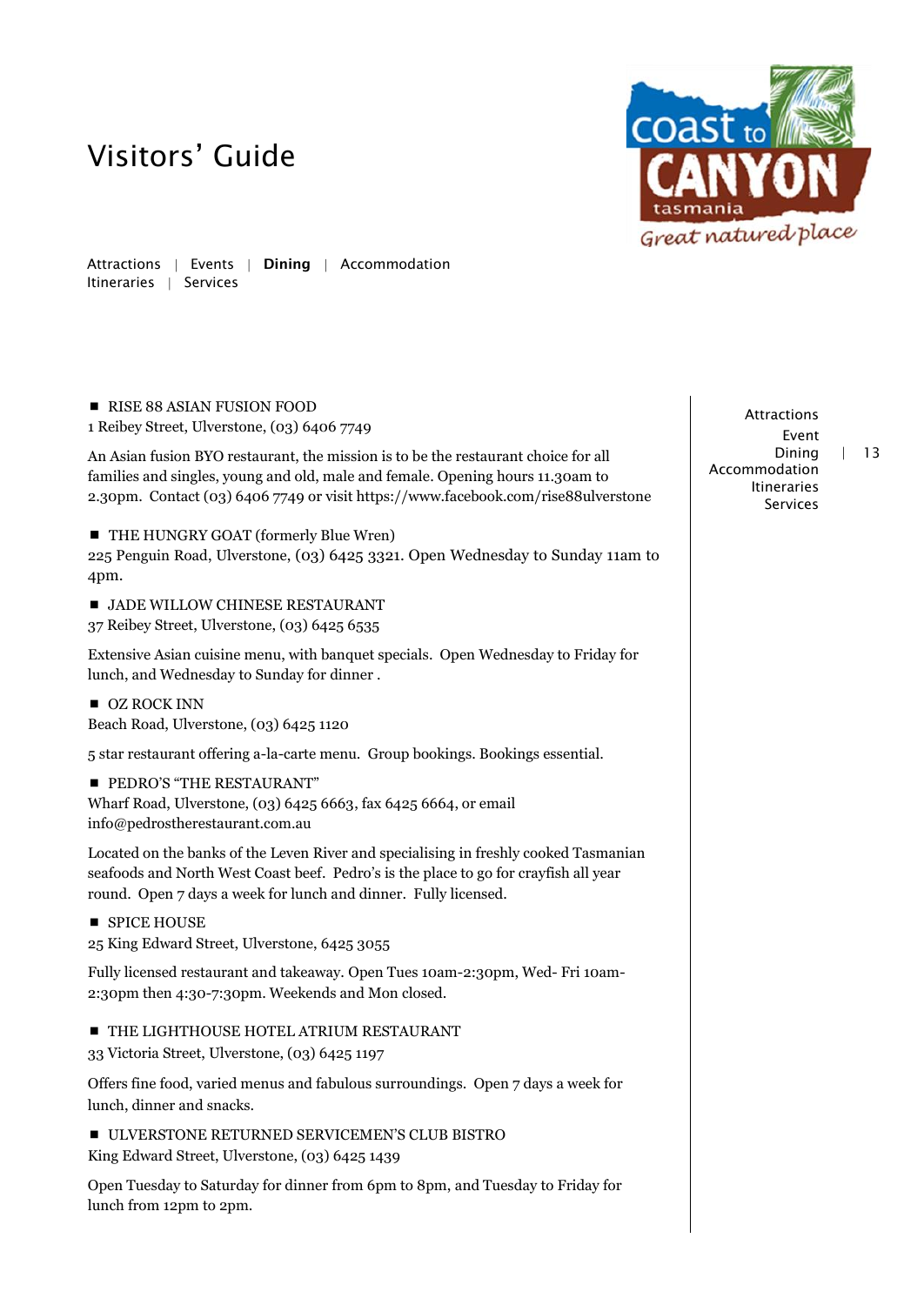Attractions | Events | Dining | Accommodation

## **Bakeries / Cafés / Take-aways**

**BENTO** 1/23 Alexandra Road, Ulverstone, (03) 6406 7747

**FLAVOUR FUSION** 

Itineraries | Services

66b Alexandra Road, Ulverstone, (03) 6425 9033

- COFFEE & SOUL Shop 1-3, 31 King Edward Street, Ulverstone
- CRISPY'S 109 Eastland Drive, Ulverstone, (03) 6425 3119
- CRUSTY'S 30 Reibey Street, Ulverstone, (03) 6425 1130
- DALTON CAFÉ (DC) 48b Victoria Street (Hartmans Arcade Carpark), Ulverstone, (03) 6425 6710
- **DOMINO'S PIZZA** Alexandra Road, Ulverstone, 131 888 or (03) 6425 8920, 6425 8921
- GLORIA'S CAFÉ DINER 31 Reibey Street, Ulverstone, (03) 6425 6619
- **HERB'S PIZZA AND TAKEAWAY**
- 1 / 15 Hobbs Parade, West Ulverstone, (03) 6425 5532
- **HEY BUDDY CAFE** 35 Queen Street, Ulverstone, (03) 6425 1750
- $\blacksquare$  I'M IN HEAVEN 62 Reibey Street, Ulverstone, 0437 986 552
- $KFC$
- 97-101 Reibey Street, Ulverstone, (03) 6425 9544
- KINGS TEA AND COFFEE 6 Reibey Street, Ulverstone, (03) 6403 3386 or kingsteatasmania@outlook.com
- **KINGS ON QUEEN CAFÉ & TAKEAWAY** Westside Shopping Centre, Queen Street, Ulverstone, (03) 6425 1300

**MCCARTHY'S CAFE BAKEHOUSE** 39 Reibey Street, Ulverstone, (03) 6425 5385

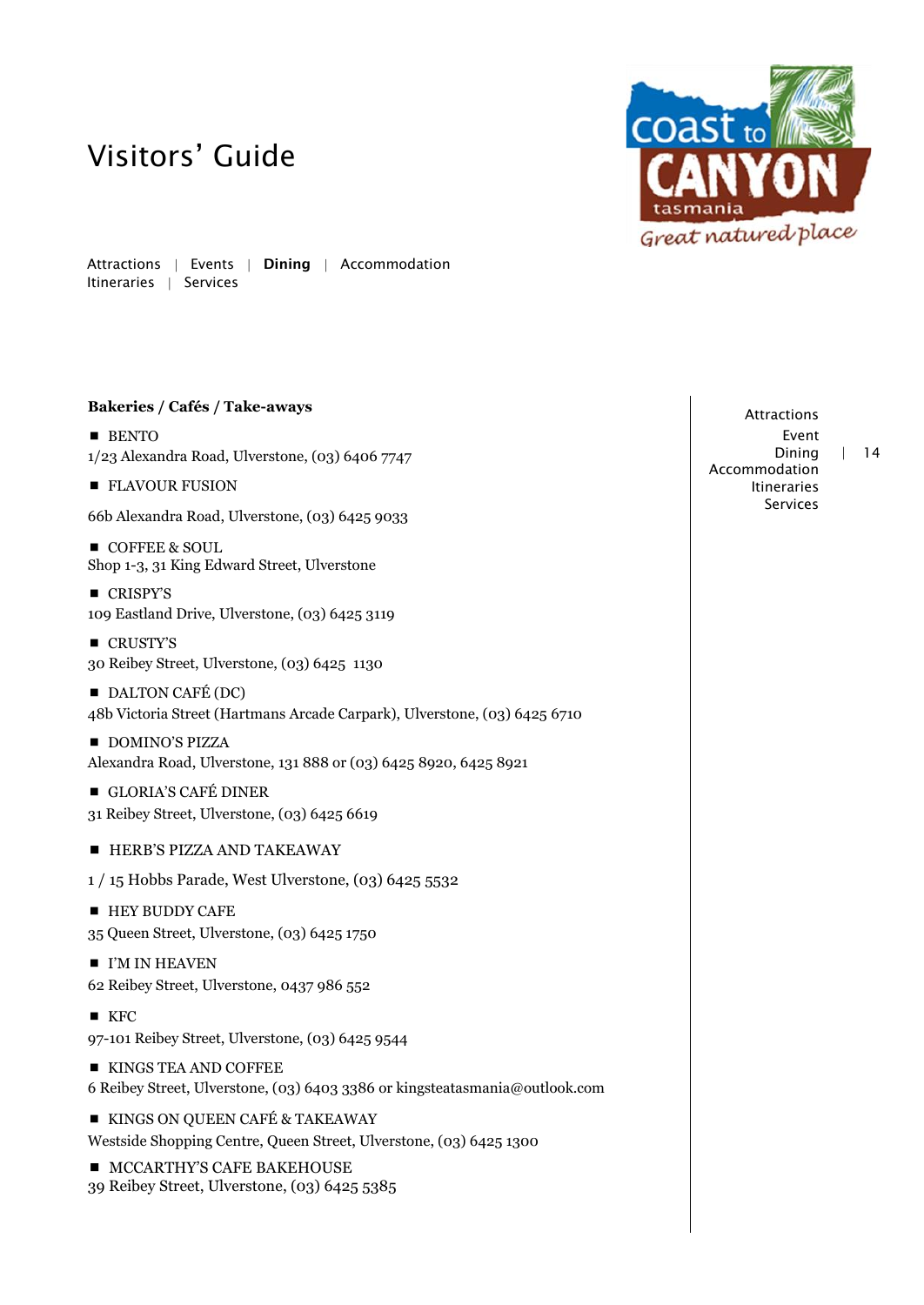Attractions | Events | Dining | Accommodation Itineraries | Services

- $\blacksquare$  MCDONALD'S FAMILY RESTAURANT
- 2-4 Kings Parade, Ulverstone, (03) 6425 6940
- **OLIVER'S BAKERY & CAFÉ** 41 Reibey Street, Ulverstone, (03) 6425 4118
- **PEDRO'S FISH & CHIPS** Wharf Road, Ulverstone, (03) 6425 5181

**RED GRASSHOPPER PIZZA** Ellis Court, Reibey Street, Ulverstone, (03) 6425 3353

 SAIL AWAY KEBABS AND COFFEE 1b Wharf Road, Ulverstone, (03) 6425 5181

**SUBWAY RESTAURANT** 43 Reibey Street, Ulverstone, (03) 6425 5111

**THE BEACH HUT** 2 Beach Road, Ulverstone, (03) 6425 9387

- **THIRTY THREE CUPS** 26 King Edward Street, Ulverstone, (03) 6425 1626
- **WISHBONE CHICKEN** 58 Reibey Street, Ulverstone, (03) 6425 4888

**WINDOWS ON WESTELLA** 100 Westella Drive, Ulverstone, (03) 6425 4166

### **PENGUIN**

#### **Restaurants / Bistros**

**EXECUTE:** SEASONS BY THE SEA 87 Main Road, Penguin, (03) 6437 0903

Enjoy a tapas experience of fine cuisine, highlighting Tasmania's fresh produce. Open for dinner Wednesday to Saturday from 5 until 8pm and for lunch Thursday to Sunday 12 until 2.30pm.

**NEPTUNE GRAND HOTEL** 84 Main Road, Penguin, (03) 6437 2406 Offers classic pub food and more. Open 7 days a week for lunch and dinner.

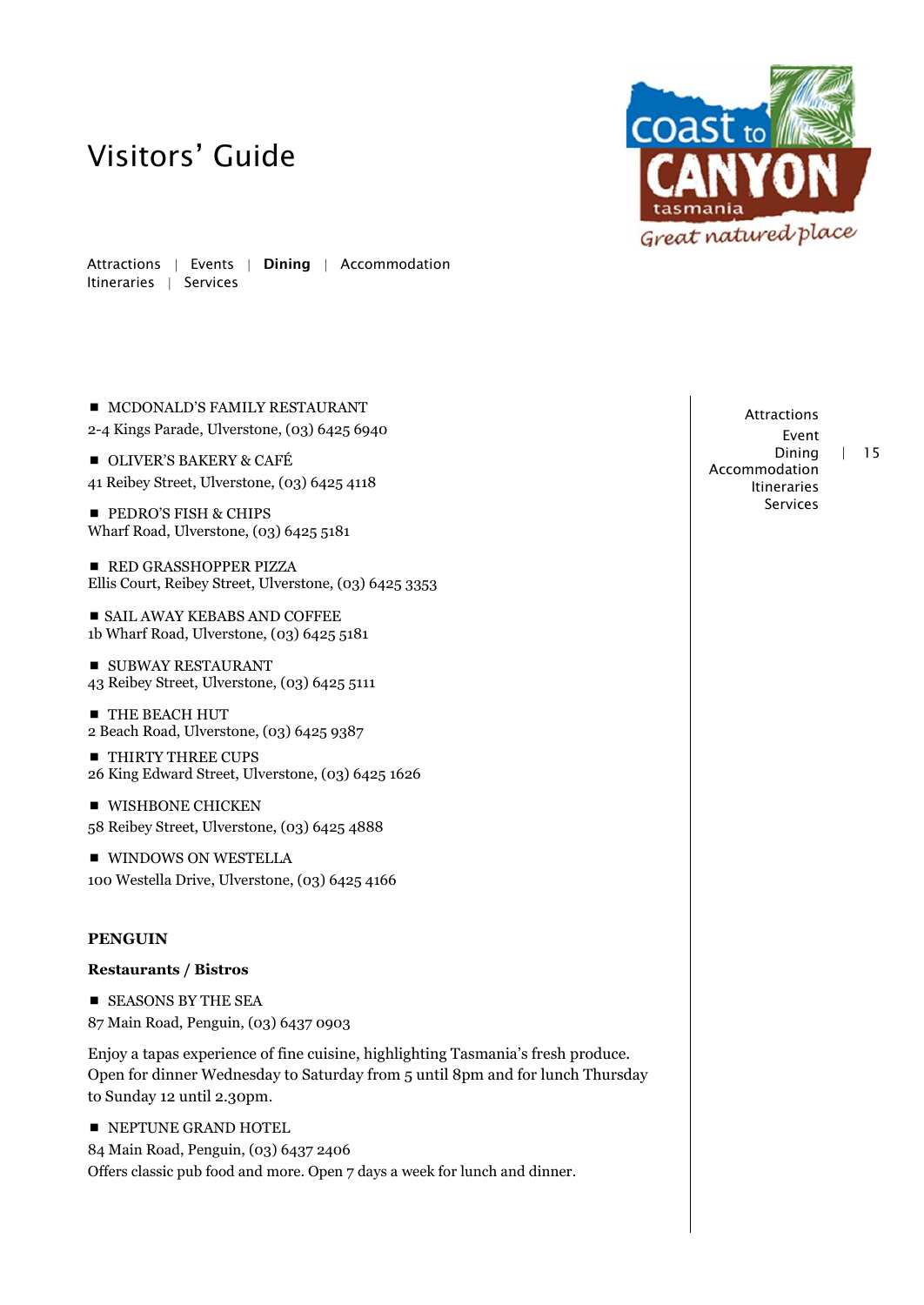

Attractions | Events | Dining | Accommodation Itineraries | Services

## **PENGUIN BEER CO**

85 Main Road Penguin, 0438 698 969 – Great beers and an interesting menu of burgers, tacos and more. Open daily from 12pm until late.

## **Bakeries / Cafés / Take-aways**

 $JO & CO$ 74 Main Road, Penguin, 0475 718 876

**LETTERBOX** 80A Main Road, Penguin 0498 502 716

**PENGUIN COUNTRY BAKEHOUSE** 

70 Main Road, Penguin, (03) 6437 2444

**PENGUIN FOOD BAR** 76 Main Road, Penguin, (03) 6437 2265

**RENAESSANCE** 97 Main Road, Penguin, 0459 319 958

## **HINTERLAND**

**ALCHEMY CAFÉ** 

640 Forth Road, Forth, 0448 905 471

CORBS SERVO & TAKEAWAY

74 Forth Road, Turners Beach, (03) 6428 2984

**FORTH BRIDGE HOTEL** 

Forth Road, Forth, (03) 6428 2239

"The Hotel with No Gambling". Hearty home-cooked meals, Sunday roast and live entertainment. Open 7 days a week – bistro open 12-2pm, 5:30-8pm.

 KAYDALE LODGE GARDENS – (closed for the first half of 2022) open by appointment only during winter months 250 Loongana Road, Nietta, (03) 6429 1293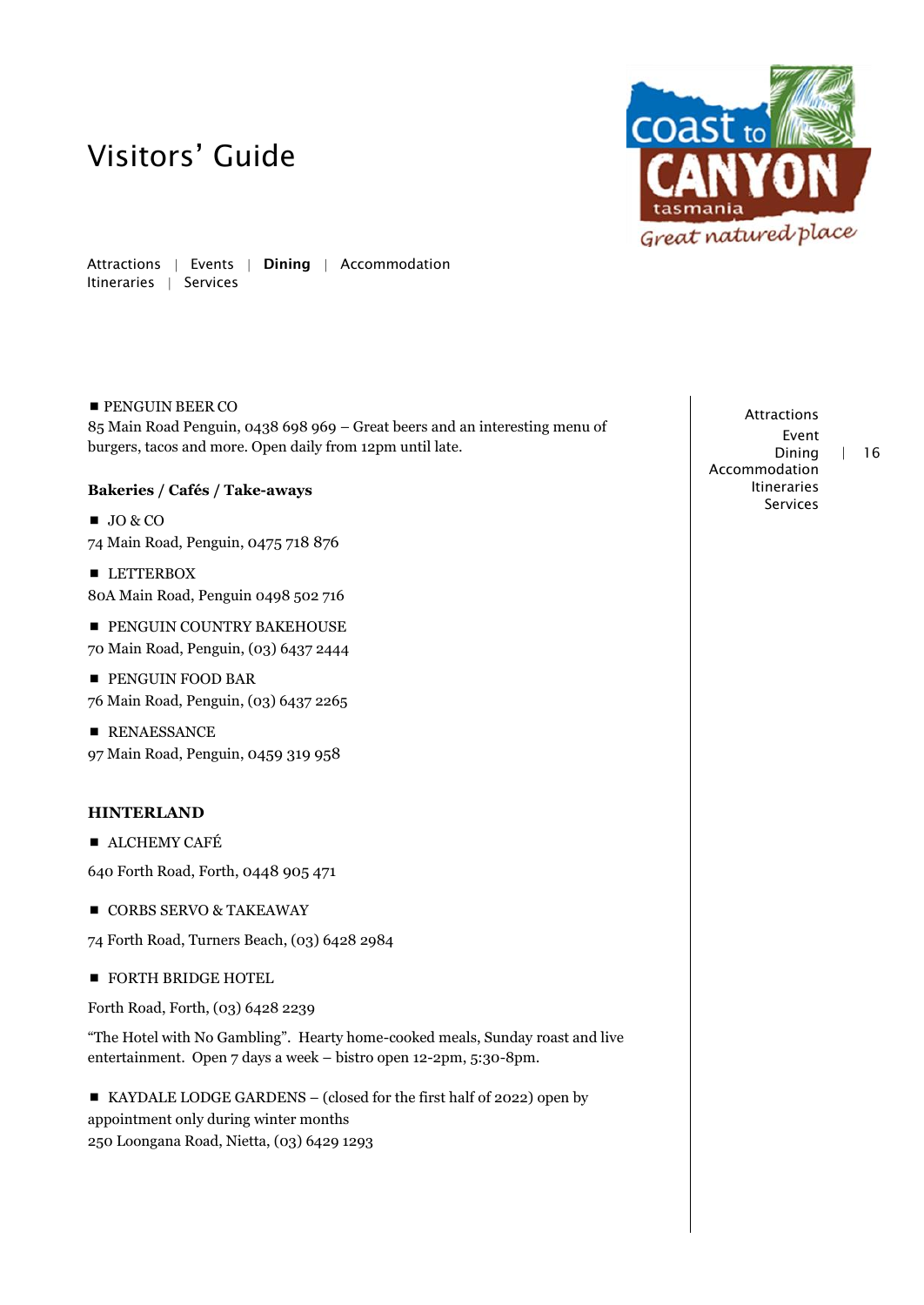

Attractions | Events | Dining | Accommodation Itineraries | Services

Hearty meals served in a relaxed atmosphere, by log fires in winter. Good country food is a specialty with homemade bread served with all meals. Morning and afternoon teas and light lunches available daily.

## ■ LA MAR CAFÉ PROVIDORE

82 Esplanade, Turners Beach, (03) 6428 3621

All-day breakfast is a specialty. Providing morning and afternoon teas and light lunches, including vegetarian and gluten-free options. Fresh produce, juices and gift lines available. Open Monday to Saturday 7am to 6pm, and Sunday from 8.30am to 4pm.

### **TURNERS BEACH BERRY PATCH**

Blackburn Drive, Turners Beach, (03) 6428 3967, 0400 173 737.

Enjoy our licensed café serving lunches, morning and afternoon teas – all home-made by our chef. Wood fired pizzas now available. Open Saturday-Thursday from 10am to 4pm, Fridays 10am-8pm,closed for Public Holidays and during June.

## WING'S WILDLIFE PARK CAFÉ

Wing's Wildlife Park, 137 Winduss Road, Gunns Plains, (03) 6429 1151 Provides light snacks, refreshments and a range of souvenirs. Open daily.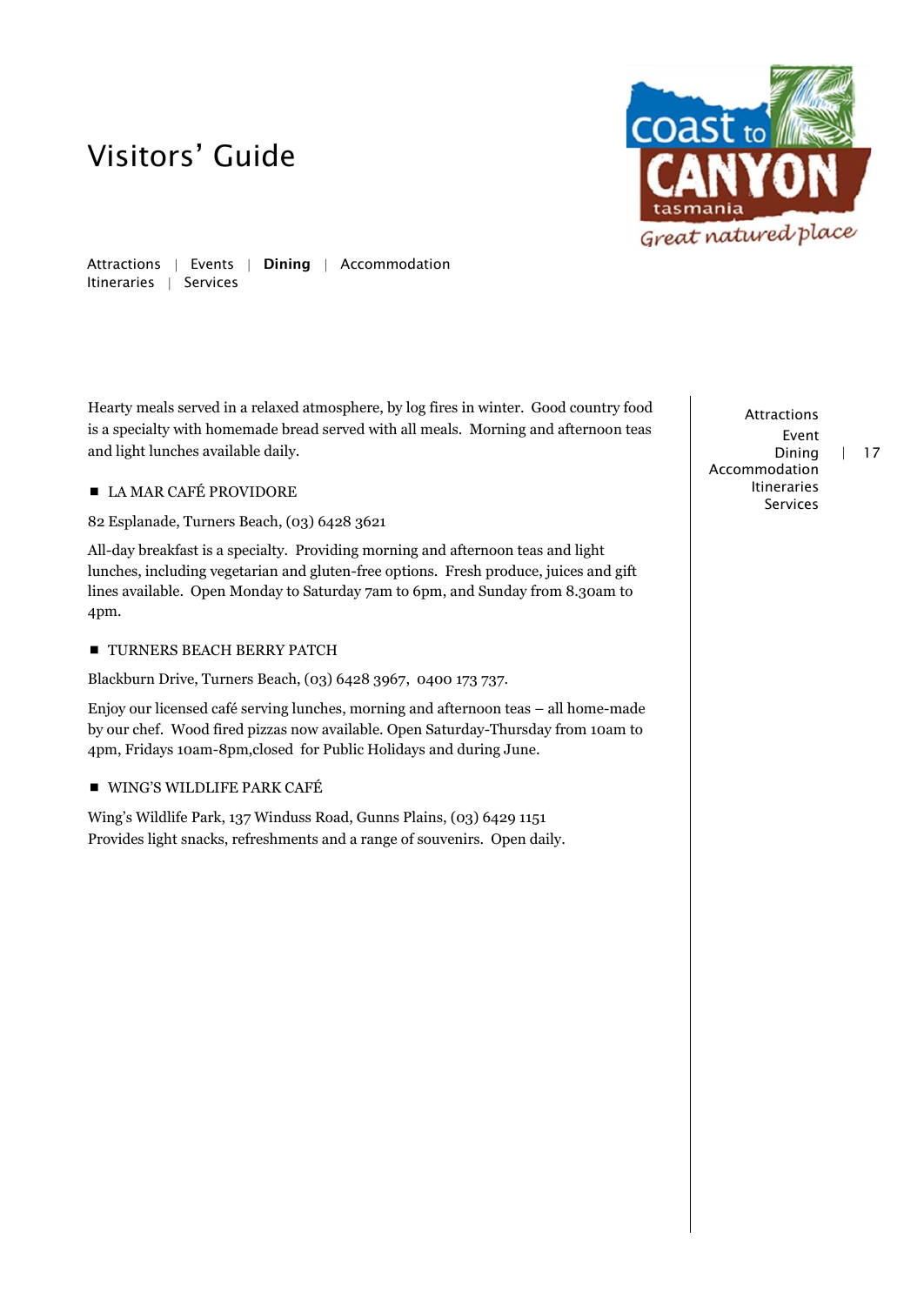

Attractions | Events | Dining | Accommodation Itineraries | Services

## **ULVERSTONE**

#### **APEX BEACHSIDE CARAVAN PARK**

104 Queen Street, West Ulverstone, phone (03) 6425 2935, fax (03) 6425 2231, mobile 0407 871 419 or visit www.apexulverstonecaravanpark.com.au 3½ star Caravan Park close to the beach with camp sites and serviced sites.

### BASS & FLINDERS MOTOR INN

49-51 Eastland Drive, Ulverstone, phone (03) 6425 3011, fax (03) 6425 4936 3½ star accommodation with ground-floor one or two bedroom units (with queen bed and two king singles in second room and large lounge) to choose from, some selfcontained with kitchen facilities.

### **BEACHWAY MOTEL & RESTAURANT**

1 Heathcote Street, Ulverstone, phone (03) 6425 2342, fax (03) 6425 2491, email info[@beachwayulverstone.com.au](http://beachwayulverstone.com.au/) or visit [www.beachwayulverstone.com.au](http://www.beachwayulverstone.com.au/) Modern, fully-equipped units, restaurant and conference room. Set in landscaped gardens around a courtyard and swimming pool.

#### **BIG 4 HOLIDAY PARK ULVERSTONE**

57 Water Street, Ulverstone, phone (03) 6425 2624, freecall 1800 008 028, fax (03) 6425 4654, emai[l info@big4ulverstone.com.au;](mailto:info@big4ulverstone.com.au) visit www.big4ulverstone.com.au 4 star Big 4 Caravan Park next to parks, playgrounds and the beach, with camp sites, on-site vans, park cabins and serviced sites.

### **BLUE WREN ACCOMMODATION & RV PARKING**

RA 225 Penguin Road, Ulverstone, phone 0455 533 979 The Blue Wren provides Caravan and Campervan spaces. Approx. cost from \$16.

### **BOSCOBEL OF TASMANIA**

27 South Road, Ulverstone, phone 0408 474 095, Boscobel is a bed and breakfast close to town centre. We have 4 ensuite guest rooms available. Built in 1885 Boscobel has just been renovated. You can relax in the conservatory or lounge, and stroll or sit in the magnificent gardens. Your breakfast will be served in the dining room. Great for couples, solo adventurers, business travellers, and groups. Approx. cost from \$200 - \$260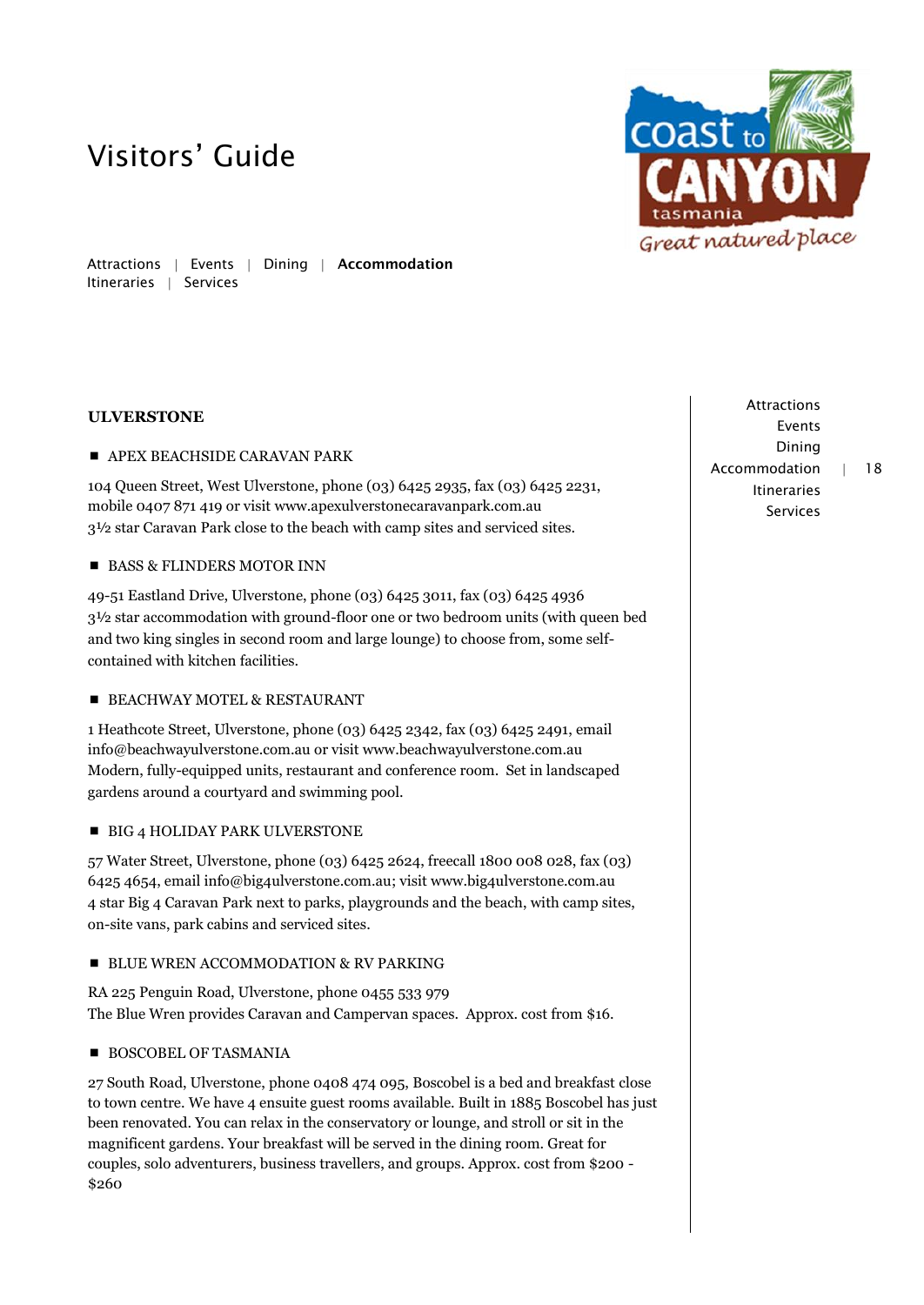

Attractions | Events | Dining | Accommodation Itineraries | Services

## ■ CAMP CLAYTON

41 Clayton Road, Ulverstone, phone (03) 6425 1893, email [admin@campclayton.org.au,](mailto:admin@campclayton.org.au) visi[t www.campclayton.org.au](http://www.campclayton.org.au/)

Camp Clayton is an exceptional camp and conference facility with room for up to 200 guests. Also provided are children's holiday camps offering a large, exciting range of activities. Great accommodation set in a rural background, with access to the beach.

Deluxe 3 bedroom home situated on the waterfront with views of Bass Strait and the Leven River. Tastefully appointed and fully equipped, it's ideal for a holiday house for families or groups travelling together. Two king rooms and one queen room.

**FURNER'S HOTEL** 

42 Reibey Street, Ulverstone, phone (03) 6328 3371

Magnificent Federation hotel located in the heart of the business and shopping centre, with budget-priced singles through to large, comfortable rooms with private ensuite facilities.

**MOONLIGHT BAY B&B GUEST-HOUSE** 

141 Penguin Road, Ulverstone, phone 0407 202 364, email moonlightbay139@hotmail.com, visit [www.m](http://www./)oonlightbaybandb.com.au

Luxurious 4-star ocean-front bed and breakfast accommodation with stunning views. Three fabulous guest suites, each beautifully decorated with a romantic/nautical theme and either a double spa or claw-foot bath ensuite.

**RIVER EDGE HOLIDAY APARTMENTS** 

7 Helen Street, West Ulverstone, phone (03) 6425 2999, visi[t http://ulverstoneriveredgeapartments.com.au/](http://ulverstoneriveredgeapartments.com.au/)

Self-contained apartments designed to ensure guests have a peaceful and comfortable stay in a modern luxurious apartment. With a range of options and prices from twobedroom, two-bathroom apartments, plus sofa beds in the lounge (sleeping 6 in total) to smaller studio apartments. Also, a luxury "Penthouse Studio" with remote moon roof and a soaker bathtub with shutters opening to the river views.

**THE LIGHTHOUSE HOTEL** 

33 Victoria Street, Ulverstone, phone (03) 6425 1197, toll free 1800 658 458, fax (03) 6425 1219, emai[l lighthouse@goodstone.com.au](mailto:lighthouse@goodstone.com.au)

3½ star hotel accommodation, with all rooms freshly renovated, from low-cost singles with ensuites through to superbly appointed executive rooms with spa baths.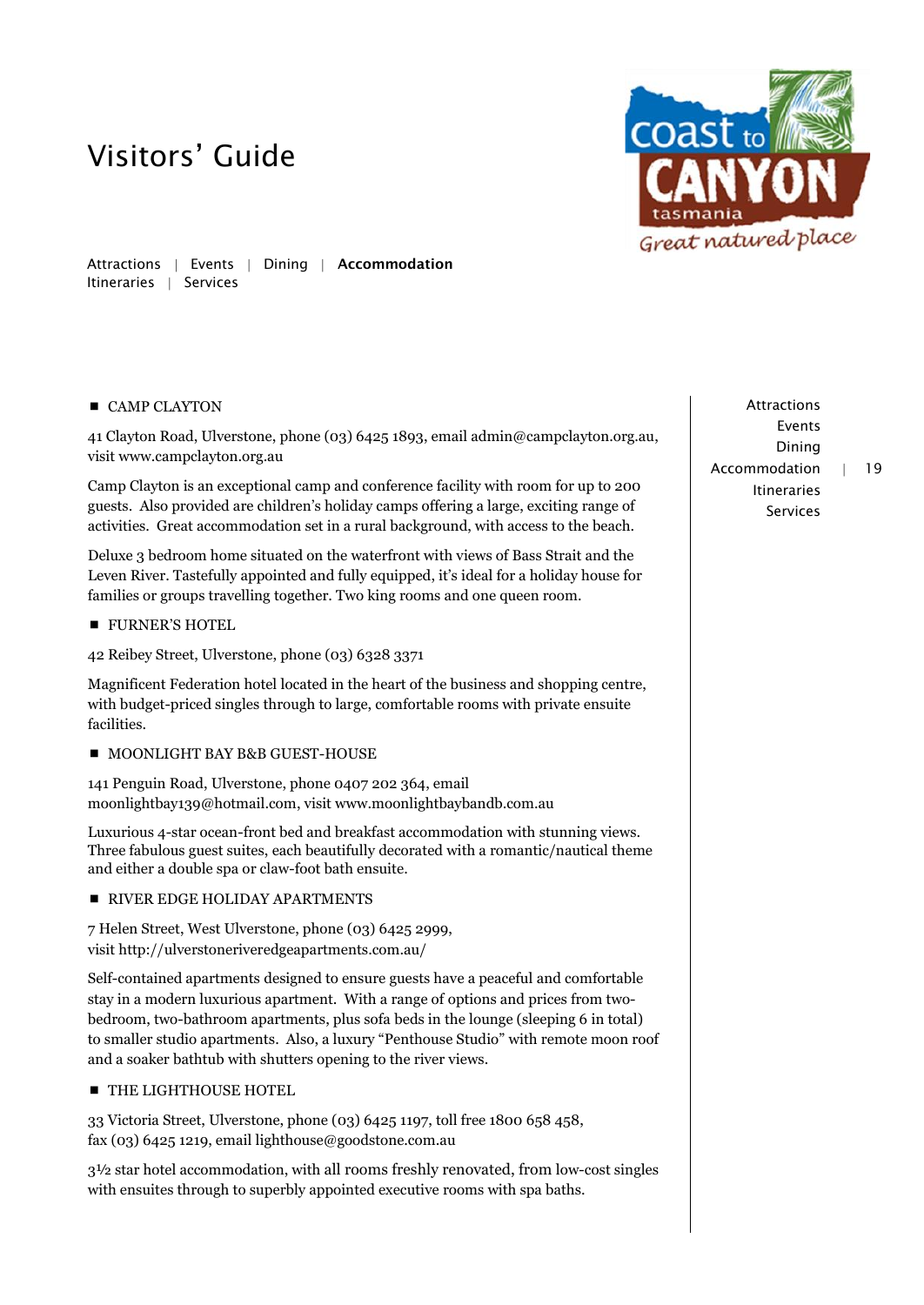

Attractions | Events | Dining | Accommodation Itineraries | Services

### ULVERSTONE BOUTIQUE ACCOMMODATION (formerly COAST 2 CANYON)

21 Esplanade, Ulverstone, phone 0407 731 033, email coast2canyon@gmail.com, visit https://ulverstoneboutiqueaccommodation.com.au

Deluxe 3-bedroom home situated on the waterfront with views of Bass Strait and the Leven River. Tastefully appointed and fully equipped, it's ideal for a holiday house, for couples, families, or groups travelling together. Two king rooms and one queen room.

ULVERSTONE RIVER RETREAT

37 Lobster Creek Road, Ulverstone, phone (03) 6425 7475, visit www.ulverstoneriverretreat.com.au

Two modern self-contained holiday apartments built on the beautiful Leven River and surrounded by bush land abundant with bird life and the occasional visit from wildlife.

ULVERSTONE WATERFRONT APARTMENTS

8 Tasma Parade, Ulverstone, phone 0427 251 964

Ulverstone's newest apartments overlook the Leven River and offer comfort, space and everything you could need to relax between explorations or just to enjoy some quality 'me time'.

WESTELLA COLONIAL B&B

68 Westella Drive, Ulverstone, phone (03) 6425 6222, fax (03) 6425 6276, email [westellacolonialbandb@outlook.com](mailto:westellacolonialbandb@outlook.com) visit www.westella.com

1885 period, 4 star colonial bed and breakfast accommodation with log fires, handcrafted banisters and mantles, antique furnishings, sea views and large double rooms with ensuites.

## **WILLAWAY MOTEL APARTMENTS**

2 Tucker Street, Ulverstone, phone (03) 6425 2018, fax (03) 6425 6783, email enquiries@willawaymotel.com.au, visit [www.willawaymotel.com.au](http://www.willawaymotel.com.au/)

3½ star self-contained two-bedroom motel apartments, with spacious lounge, dining and kitchen areas looking out to beautiful gardens. One apartment with wheelchair access.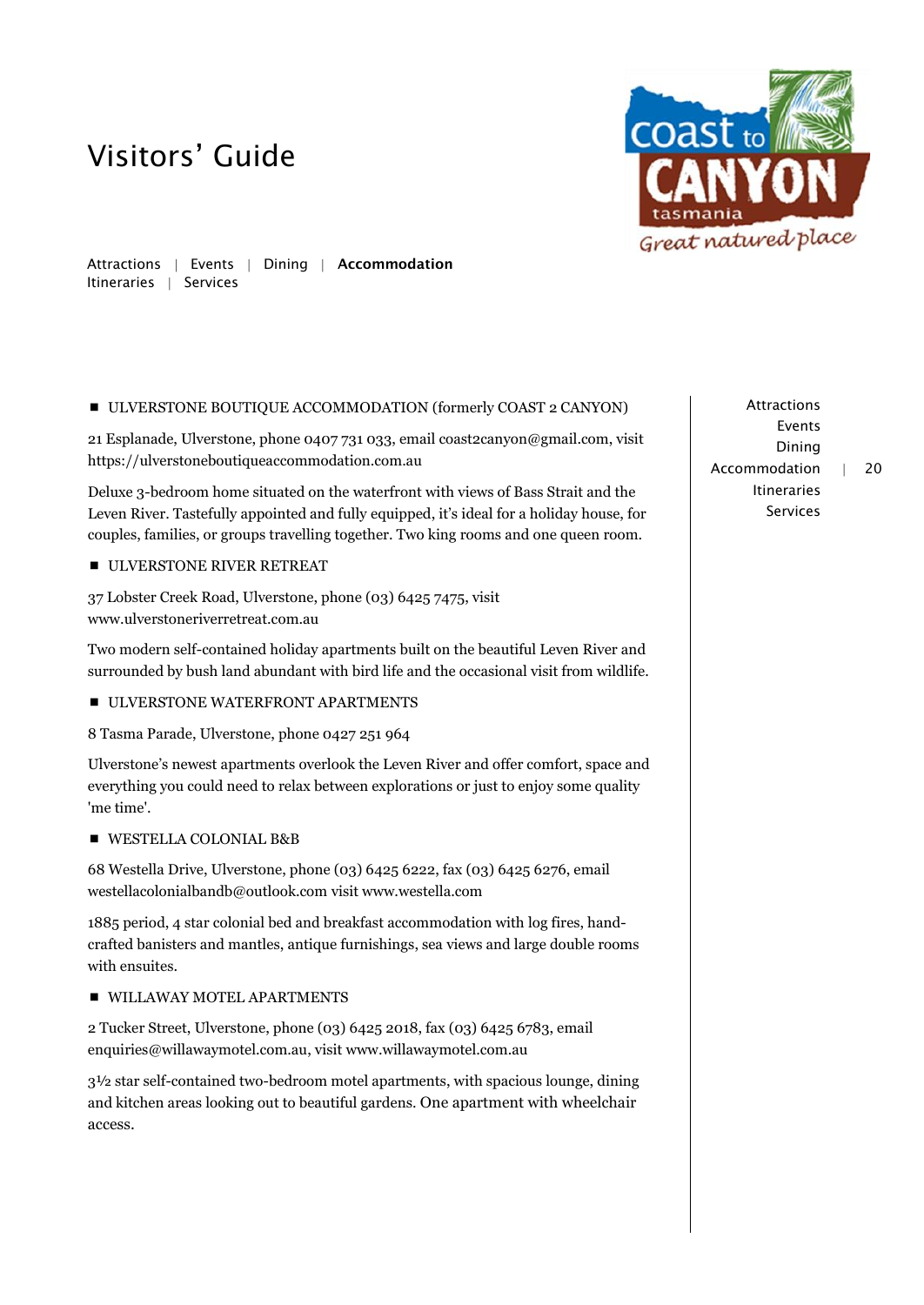

Attractions | Events | Dining | Accommodation Itineraries | Services

### **WINTERBROOK HOUSE B&B**

28 Eastland Drive, Ulverstone. Ph: +61 3 64256324 Mobile: + 61 409 662 618. Email: [winterbrookbnb@gmail.com](mailto:winterbrookbnb@gmail.com) Proprietor Carol Schumann. Winterbrook House, circa 1890 is nestled amongst 1.2 acres or serene heritage gardens, and ancient established fruit trees, steeping down to Buttons Creek. There is one Deluxe King bedroom with an ensuite. Two twin share rooms with a shared bathroom and access to a west-facing veranda, plus a self-contained bedsit cottage with a fully equipped kitchen and private veranda. Offering early check in late departures with baggage storage to meet ferry timetables.

### **PENGUIN**

### **GLENBROOK HOUSE AND COTTAGE**

89-91 Browns Lane, Penguin, phone (03) 6437 1469 or 0428 888 654, email bookings[@glenbrookhouse.com.](http://glenbrookhouse.com/)au, visit www.glenbrookhouse.com.au

Stay in the self-contained cottage extensively updated and modernised, which sleeps up to six people, or enjoy the ensuites room with bed and breakfast in the main house; a secluded property set on 50 acres in beautiful Penguin valley 3km from the beach and town.

### **HIDEAWAY FARMLET**

18 Lester Road. Penguin, phone 0409 296 654, visit [www.hideawayfarmlet.com.au,](http://www.hideawayfarmlet.com.au/) email [hello@hideawayfarmlet.com.au.](mailto:hello@hideawayfarmlet.com.au) The intimate cottage is brimming with carefully curated antiques, cosy linens, homely treats and objects of playfulness. Delight in getting up close and cuddly with our friendly herd of Australian Miniature Goats. Approx. cost from \$190.

**HIGH ON PENGUIN** 

13 Kelvin Street, Penguin, phone 0407 320 790, visit www.highonpenguin.com.au, email info@highonpenguin.com.au

Panoramic views of Penguin and the coastline. Quality B & B accommodation with unique Rock n' Roll Theme rooms.

NEPTUNE GRAND HOTEL – THE HAPPY BACKPACKER

84 Main Road, Penguin, phone (03) 6437 2406, email Neptune@goodstone.com.au, visit www.goodstone.com.au

Comfortable budget style hotel accommodation in the centre of town, with great meals and friendly service.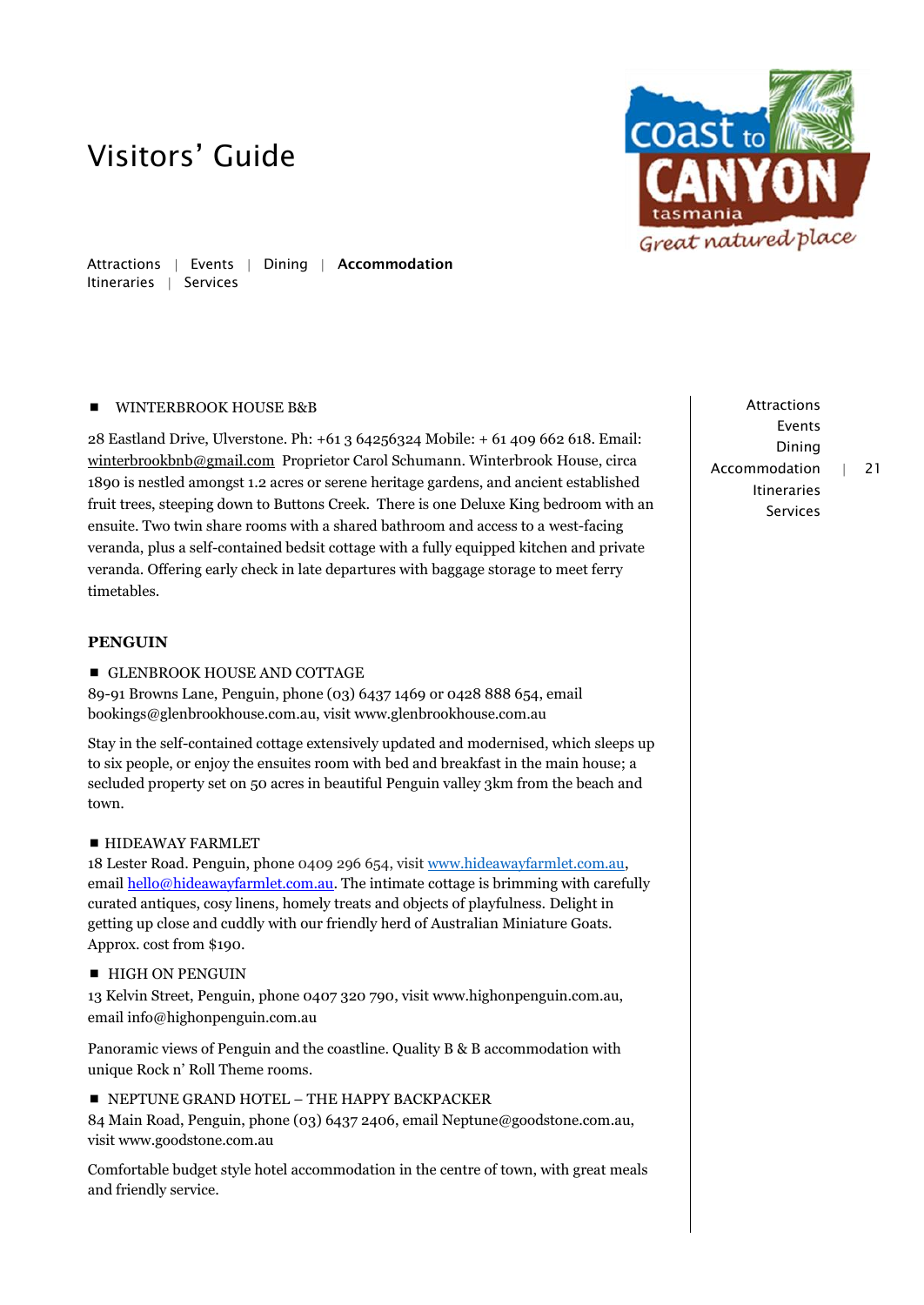

Attractions | Events | Dining | Accommodation Itineraries | Services

## NOVO LUXURY APARTMENT

Level 1, 93 Main Road, Penguin, phone 0408 450 116 or 0417 050 199, visit www.novoluxuryapartment.com.au or email info@novoluxuryapartment.com.au

Newly renovated c. 1912 heritage listed property in the seaside coastal town of Penguin. Enjoy 180 degree uninterrupted north facing sea views over Bass Strait just 10 metres from the beach. Relax in this private luxury 3 bedroom, 2 bathroom apartment of approx. 300 sqm featuring spacious relaxed open plan living and entertainment areas decorated with beautiful artworks and stunning furnishings to ensure your stay is truly unique. Comfortably sleeping 6 guests, with an additional 2 guests upon request this property is ideal for holiday rental, special occasions and private functions upon request.

## **PENGUIN BEACHFRONT APARTMENTS**

52 Main Road, Penguin, phone 0411 278 473, visit www.penguinbeachfront.com

Positioned in the heart of Penguin, providing the perfect location to base your exploration of the North-West Coast. Our large, beautifully appointed apartments are all fully self-contained and we have a range of accommodation to suit couples, families, large groups and business travellers. Our apartments are a perfect getaway for couples and ideal for persons in a wheelchair or with limited mobility. Enjoy panoramic sea views that include the central coastline.

## **PENGUIN BEACHSIDE HOLIDAY RESORT**

6 Johnsons Beach Road, Penguin, phone (03) 6437 2785, mob 0457 381 563 fax (03) 6437 2729, email penguincaravanpark@bigpond.com.au

Park located right on the beach, with cabins, camp sites and serviced sites available.

**PENGUIN BEACH HOUSE** 

134 Main Road, Penguin, phone 0415 634 136 or 0400 492 611, email penguinbeachhouse@outlook.com

With beautiful ocean views this newly renovated home is positioned only footsteps from the beach and a short stroll to the town centre. Ideal for couples or extended families and friends. Sleeps up to 8 people with 4 bedrooms and 2.5 bathrooms, fully equipped kitchen and unlimited free Wifi.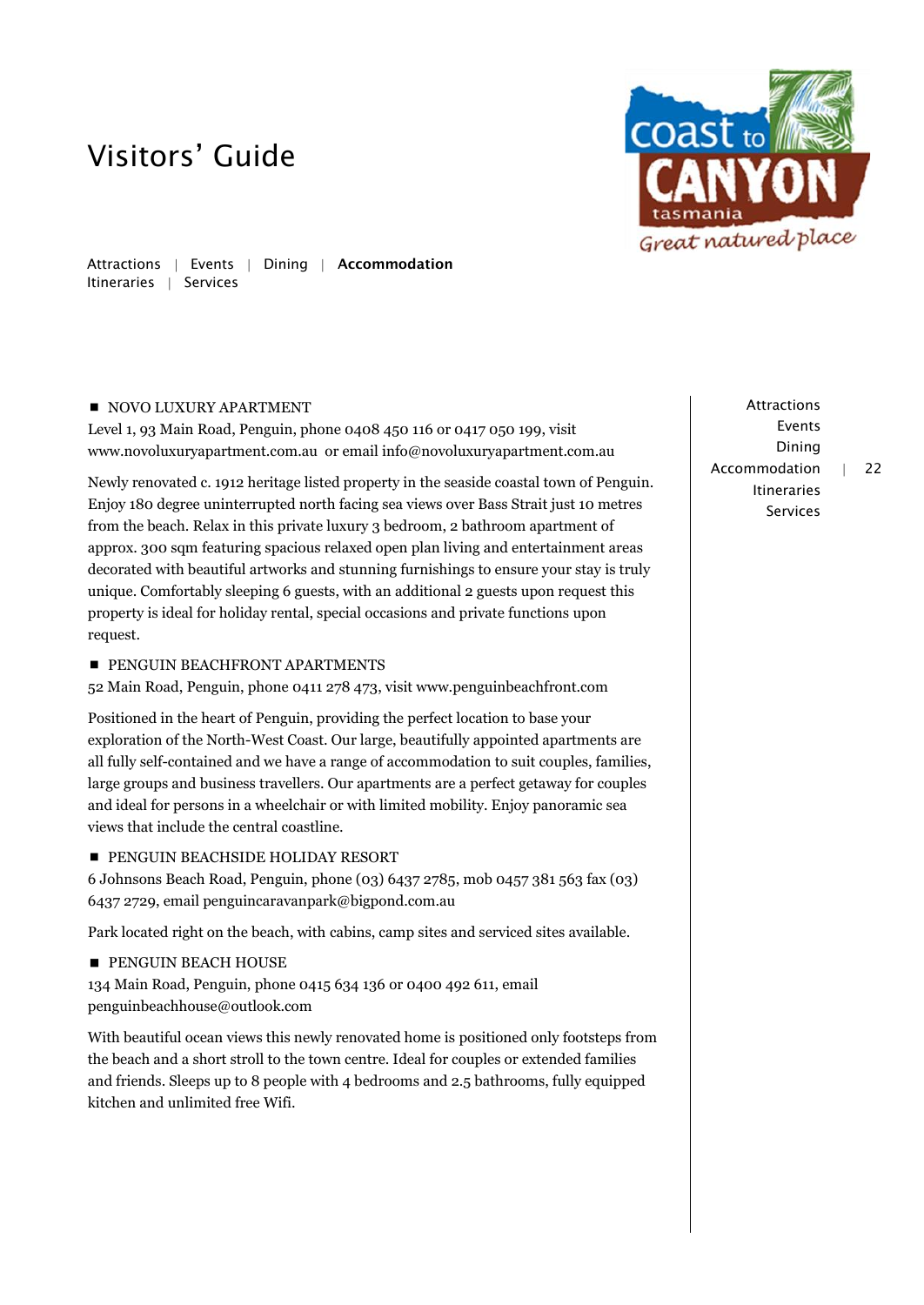

Attractions | Events | Dining | Accommodation Itineraries | Services

## **PENGUIN SEASCAPE HOLIDAY HOUSE RENTAL**

204 Main Road, Penguin, phone 0434 289 240, email sg090602@bigpond.net.au, visit www.penguinseascape.com

A beautiful self-contained home on the Penguin foreshore facing the sea. Relax with a glass of wine either on the veranda watching the sunrise or sunset. You can also watch little penguins come to shore in season. The beach is just a stroll across the road and the town centre a short walk. This 4-bedroom home can cater for up to 8 people and has 2 bathrooms. There is also a study room.

**PENGUIN SEASIDE MOTEL** 

99-101 Main Road, Penguin, phone 6437 2102, email info@penguinseasidemotel.com.au

Spacious rooms, well-appointed kitchens, modern furnishings and a guest laundry. Located in town close to the beach. Complimentary Wifi.

**PENGUIN WATERFRONT ESCAPE** 

68 Main Road, Penguin, phone (03) 6437 2588, mobile 0428 003 368, email waterfrontpenguin@gmail.com, visit www.penguinwaterfront.com.au

Situated on the waterfront with beautiful views from the front and rear. There are two fully self-contained 2-bedroom apartments. Watch the sun rise over Bass Strait from your balcony or take a walk on the beach later in the day.

## **SUNRISE AT PENGUIN**

118 Main Road, Penguin, phone 0418 141 815, visit www.sunriseatpenguin.com.au

Recently renovated self-contained holiday home facing North so you can watch the sun rise and sun set from throughout the house. This three bedroom holiday home can accommodate up to six people and is situated in the garden belt of Penguin with a small idyllic and safe beach only thirty metres away.

## **THE MADSEN BOUTIQUE HOTEL**

64 Main Road, Penguin, phone (03) 6437 2588 or 0400 842 863, fax (03) 6437 2839, email [info@themadsen.com,](mailto:info@themadsen.com) visit [www.themadsen.com](http://www.themadsen.com/)

Absolute beachfront boutique accommodation right in the heart of Penguin, with stunning views across Bass Strait. Superb rooms all 4 star, as well as the 4.5 star Penthouse. Rates include a hot gourmet breakfast.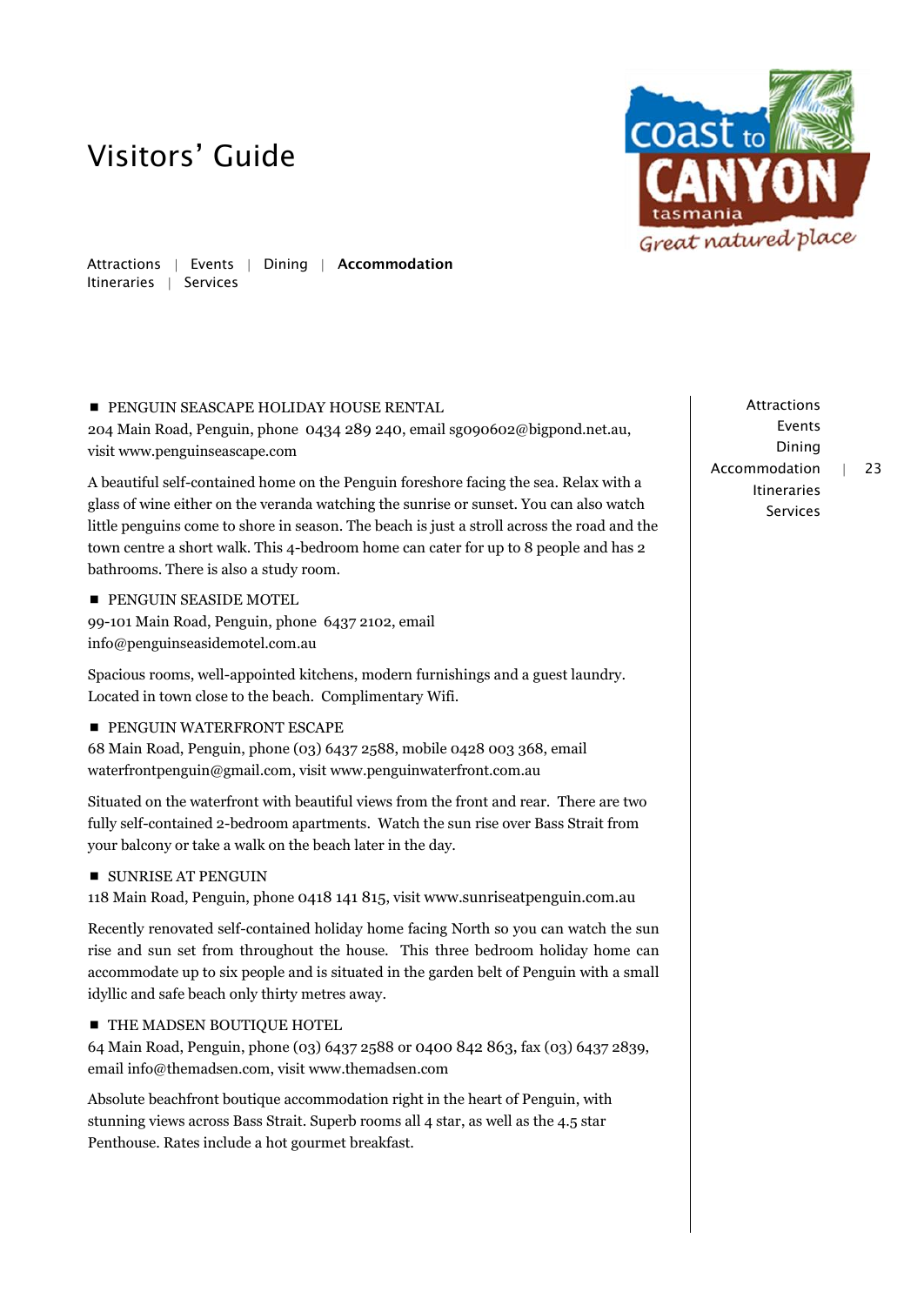

Attractions | Events | Dining | Accommodation Itineraries | Services

## **THE MADSEN RETREAT**

6a King Edward Street, Penguin, phone (03) 6437 2381, email [info@themadsen.com,](mailto:info@themadsen.com) visit [www.themadsen.com](http://www.themadsen.com/)

The perfect place for a get-away with ocean views and a 5 minute walk to the beach. All rooms equipped with flat screen TV, fridge and coffee/tea making facilities. One King size bedroom (can be made into two singles) with large bathroom and separate toilet. Family Room or two couples can share a spa ensuite, Superb rooms all 4 star, Rates include a continental breakfast.

**THE RUSTIC HUT BUSH RETREAT - Currently closed** 851 Ironcliffe Road, Penguin, phone 0438 905 788, email tania@therustichut.com.au, visit www.therustichut.com.au

Nestled at the base of the Dial Range consisting of rustic styled huts that blend in with the natural landscape. Choose from a family hut or a deluxe hut with a spa. Offering farm activities including milking cows, separating cream, churning butter and feeding friendly farm animals.

## **HINTERLAND**

**AMARÉ BEACHSIDE LUXURY** 

43 Esplanade, Turners Beach, phone 0468 398 465, email amarebeachsideluxury@gmail.com

A private oasis by the beach. The perfect destination and accommodation to celebrate that extra special occasion. Spend your day at the beach, soaking up the sun and swimming in the ocean. Finish your day relaxing by the fire. King size bed, large screen TV, Nespresso coffee machine and the restful sound of the ocean at your doorstep.

**BLACK BLUFF VIEW RETREAT** 

North Motton, phone 0409 658 973 email [info@rareearthtasmania.com.au](mailto:info@rareearthtasmania.com.au) visit [www.rareearthtasmania.com.au](http://www.rareearthtasmania.com.au/)

This property is carbon neutral with both reticulated and solar power. It has good mobile reception and free wifi. It has a central dining area, two large and sunny living areas, a well equipped kitchen and office and three large double bedrooms and a single bedroom. There are bathrooms upstairs and downstairs. The house is very private, warm and snug, heated by both a large wood heater and an open fire for those chilly nights (wood supplied).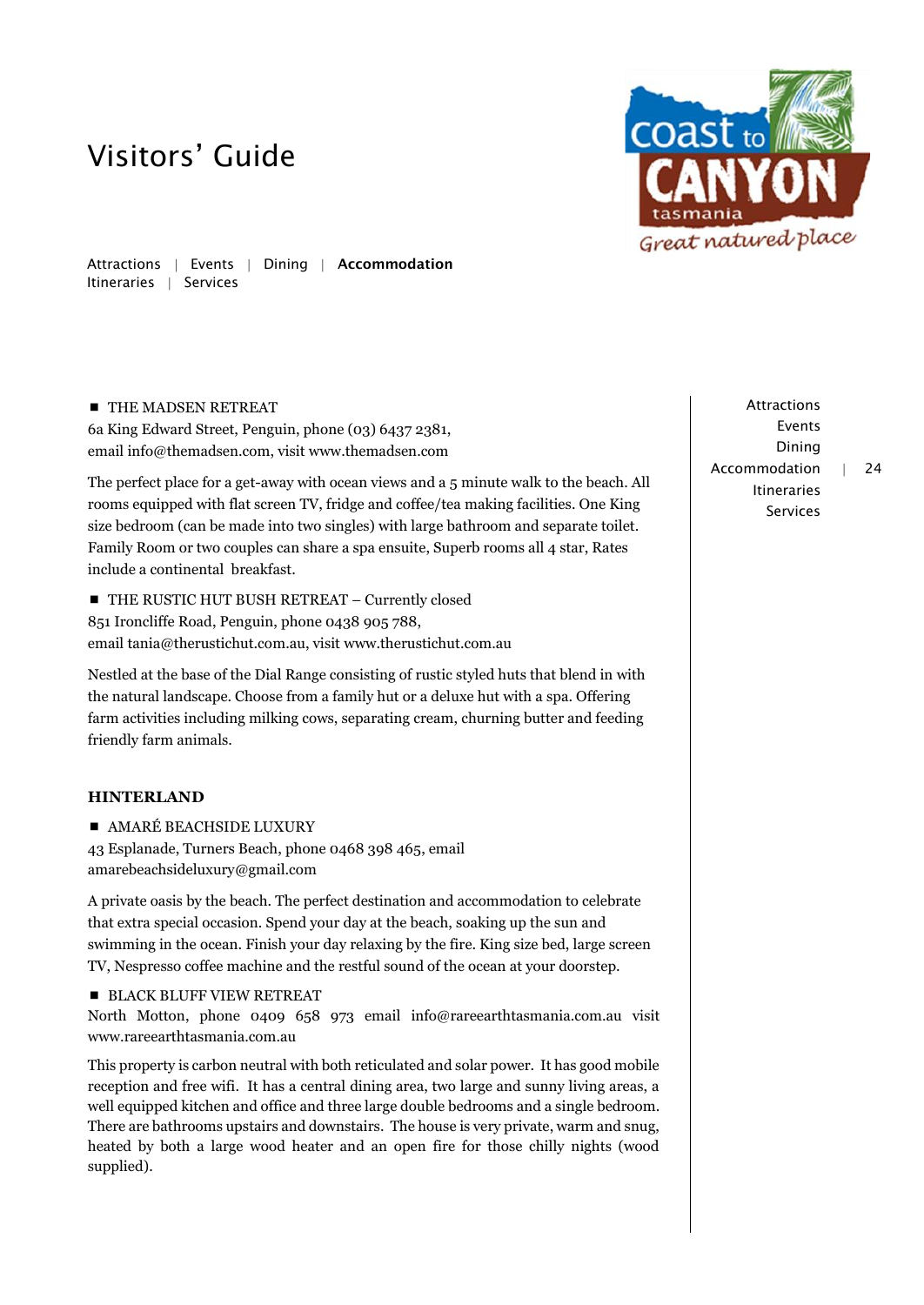

Attractions | Events | Dining | Accommodation Itineraries | Services

## **BLACK ROCK RETREAT**

77 Reynolds Road, Howth, phone (03) 6435 4282 or 0419 361 110, email [bookings@blackrockretreat.com.](mailto:bookings@blackrockretreat.com)au, visit www.blackrockretreat.com.au

Newly built, offers luxury accommodation, 2 bedrooms with ensuites, fully equipped kitchen and laundry, heated flooring, separate spa room opening onto deck, with views of the sea and coastline.

## **BUTTON'S COTTAGE**

200 Gaunts Road, Nietta, phone 0409 658 311, email enquiries@buttonscottage.com.au, visit www.buttonscottage.com.au

An intimate, serene haven breathing the cleanest air in the world. Fully refurbished selfcontained heritage accommodation with 2 bedrooms and fully appointed kitchen.

## KAYDALE LODGE GARDENS

250 Loongana Road, Nietta, phone (03) 6429 1293, fax (03) 6429 1249, email kaydale@bordernet.com.au, visit www.kaydalelodge.com.au

Bed and breakfast ensuite accommodation set amongst a beautiful garden. Generous old-style farm hospitality and good country food.

## **MOUNTAIN VALLEY WILDERNESS HOLIDAYS**

1519 Loongana Road, Loongana, phone (03) 6429 1394, fax (03) 6429 1229, email info@moutnianvalley.com.au, visit www.mountainvalley.com.au

Nestled under Black Bluff, offers fully self-contained cosy log cabins, guided eco-tours, and all meals and equipment.

## OC LING CARAVAN PARK

Esplanade, Turners Beach, phone (03) 6428 2582

Situated right on the beach, this beautiful little park, run by the local Lions Club, has powered and unpowered sites for campervans, caravans, motorhomes and tents.

**PINEBERRY RETREAT – ACCOMMODATION FOR SEASONAL WORKERS** 468 West Pine Road, West Pine, Penguin, phone 0438 375 294+, email pineberry.retreat@bigpond.com

Guesthouse is located 3 km from the berry farm and approximately 10 kms from Penguin. 4 bed dorm or double rooms available. Includes Wifi, billiard table, BBQ area, big kitchen, laundry and parking.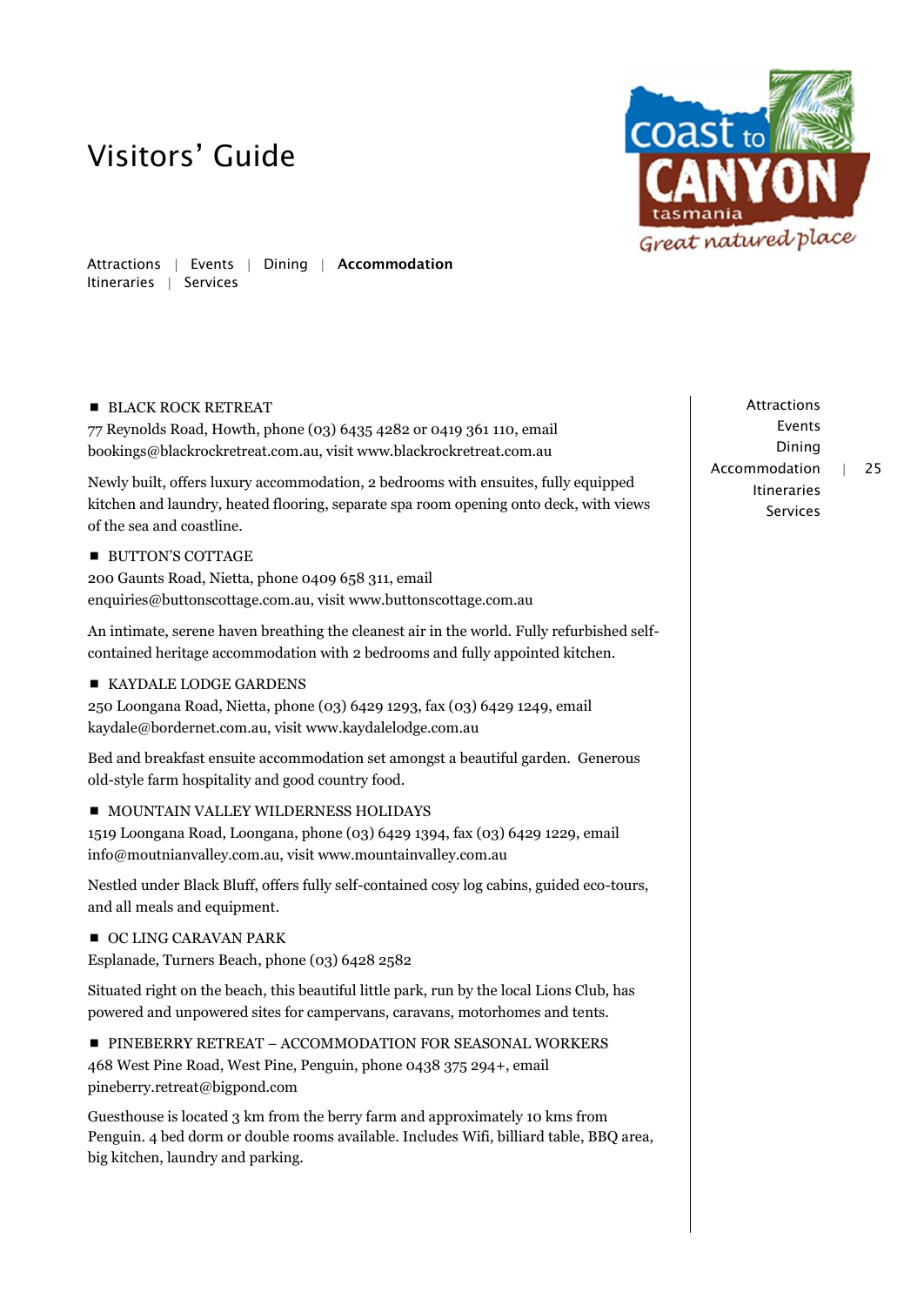

Attractions | Events | Dining | Accommodation Itineraries | Services

**PIONEER PARK – closed until further notice** 1399 Pine Road, Riana, phone (03) 6437 6137, visit www.pioneerpark.org.au

Beautiful rural park maintained by volunteers. Features timber shelters, barbecue facilities and children's playground. Camp sites with toilet and shower facilities available.

**SEASIDE RETREAT** 

350 Preservation Drive, phone 0438 155 545

Newly renovated luxury home with 3 bedrooms and 2 bathrooms. Ocean views from the kitchen, lounge, dining, master bedroom and second bedroom. The master bedroom has an ensuite bathroom.

**WING'S WILDLIFE PARK** 

137 Winduss Road, Gunns Plains, phone (03) 6429 1151, fax (03) 6429 1155, visit www.wingswildlife.com.au

Small Country Park situated in the lush green farming valley of Gunns Plains. Rustic timber cabins, caravan and camp sites and serviced sites available.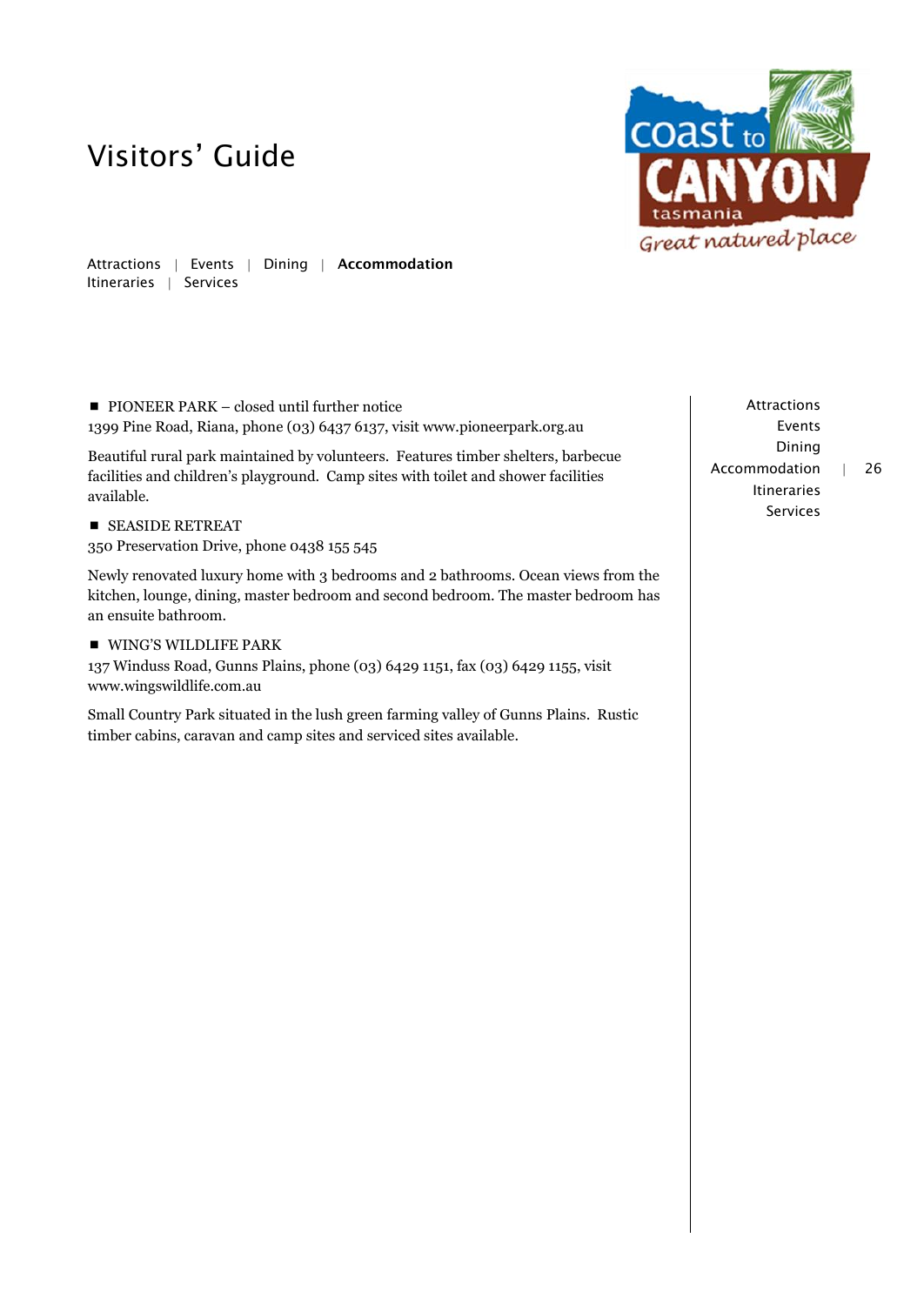Attractions | Events | Dining | Accommodation Itineraries | Services

### **COASTAL DETOUR**

Motorists travelling along the north-west of Tasmania are well served by the National Highway. Central Coast, however, is fortunate to have retained a small section of 'old highway'. Discover this scenic coastal detour which hugs the headlands and sandy shores from Ulverstone through to Howth.

 **Ulverstone,** with the Leven River at its centre, is Tasmania's largest town. A popular summer destination, it is best known for beautiful memorial parklands, great beaches, a relaxed lifestyle and free parking! For many locals and visitors, it offers an ideal setting for a picnic or barbecue next to the river or main beach.

A good place to begin your coastal tour is at the **Zigzag Garden** walkway and lookout. The base of the walkway starts in Maud Street. Enjoy a leisurely climb surrounded by beautiful, award-winning gardens, and at the top take in a panoramic view of Ulverstone and Bass Strait. Or for a less strenuous alternative, drive to the lookout via Upper Maud Street.

Turning onto Penguin Road, head west to find the first landmark of this scenic drive, the **Three Sisters - Goat Island Nature Reserve**. A small offshore island, Goat Island is accessible at low tide *(via West Ulverstone Beach)* – but take care not to get stranded. It offers many magical hours of fossicking, with shallow caves amongst the rock, and abundant bird and marine life. Throw a line into the 'fish trap', or search for traces of the rail line which carried rock from the island in the early 1900s. Not far away can be seen a cluster of small islands known as the Three Sisters which are sanctuaries to a variety of bird life.

Continue along Penguin Road with its rocky headlands and secluded coves. Take your time, as the road is narrow and winding. It's a lovely drive, enhanced by viewing stations along the way offering uninterrupted outlooks of the coastline and Bass Strait.

The next stop is the town of **Penguin**, named after the occupants of the nearby rookeries. Greeting visitors along its eastern entrance are the **Perry-Ling Gardens**. A mass of colour in spring, the gardens follow the road and rail route into town for approximately one kilometre.

Penguin is very much a seaside town, with its main street adjacent to the beach. It's a popular destination with visitors who are attracted by the beautiful parks, foreshore, old buildings and cafés, and the busy Sunday market.

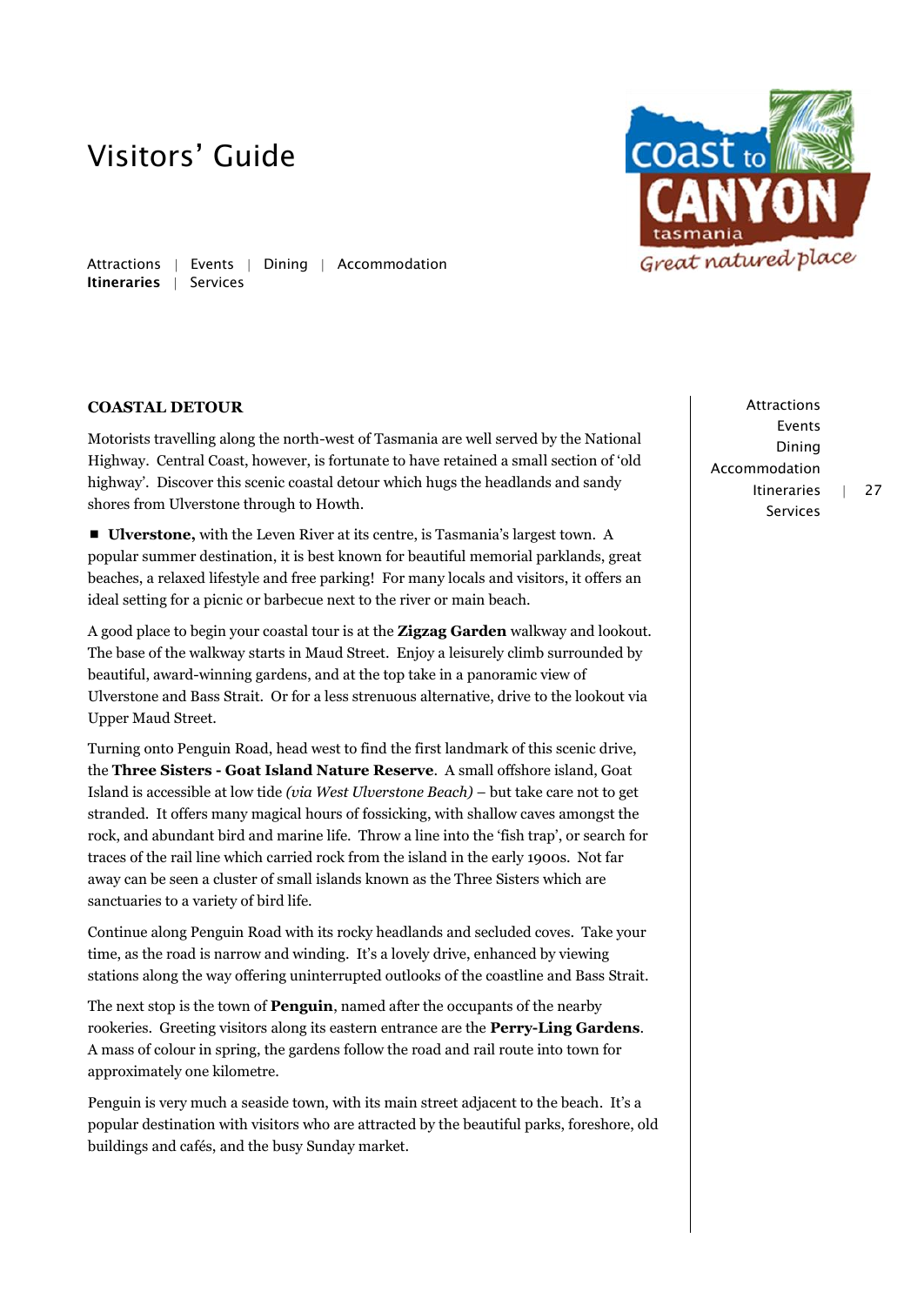

Attractions | Events | Dining | Accommodation Itineraries | Services

And it's also here that you'll find **The Big Penguin,** one of the most photographed landmarks in Tasmania. The Ferro cement structure stands a proud 3m tall on the esplanade where it was erected in 1975 to commemorate the town's centenary.

Heading west on the final leg of the tour, turn right at the traffic-lights and continue on to **Preservation Bay**, home of the Penguin Surf Life Saving Club and a popular spot for surfing, fishing and swimming, and then **Sulphur Creek** with its lovely stretch of sandy beach. It's just a little further on to **Howth**, where the old highway meets the new and our coastal detour concludes.

## **WILDERNESS, CANYONS AND CAVES**

For those who like to relax by getting back to nature, Central Coast has some outstanding natural attractions.

 Explore the **Gunns Plains Cave** located on Gunns Plains Road about 20 minutes from Ulverstone *(south on B17/via Preston Road)*. One of the best examples of its type in Tasmania, the cave is home to some of the largest limestone shawl formations in the Southern Hemisphere and also features an underground stream and sparkling glow-worm display. Tours are conducted daily at 10am, 11am, 12noon, 1.30pm, 2.30pm and 3.30pm.

■ Further south, along Loongana Road (on C128), is the **Leven Canyon**, a spectacular 250m-deep ravine worn over tens of thousands of years by rains and the Leven River which flows at its base. It is estimated that between 45,000 and 70,000 kilolitres of water roars through the canyon every day.

From a well-equipped picnic area, follow the short rainforest walk to a cliff-face viewing platform and marvel at the breath-taking scenery. To also view the dramatic cliff formations from their base, drive one kilometre from the reserve on the Loongana Road, then follow the walking track to the canyon floor.

 An eco-escape awaits visitors to **Mountain Valley Wilderness Holidays**. Located at Loongana about 45km from Ulverstone and at the base of Black Bluff, the area comprises a 61ha private wildlife, forest and karst reserve. Through guided bushwalks, individually tailored, discover the natural wonders of the lost valley, a pristine wilderness of ancient forests, waterfalls and caves. Secluded accommodation is provided in the form of cosy, comfortable log cabins, with meals included.

### **More itinerary ideas…**

 Near the coast, forming a backdrop to the town of Penguin, the **Dial Range** offers a Mecca of walking experiences. This chain of mountains and valleys was given its name because the silhouette of one of its summits, the Gnomon, resembles an ancient sundial. With access via Ironcliffe Road, the Range has more than 50km of trail, providing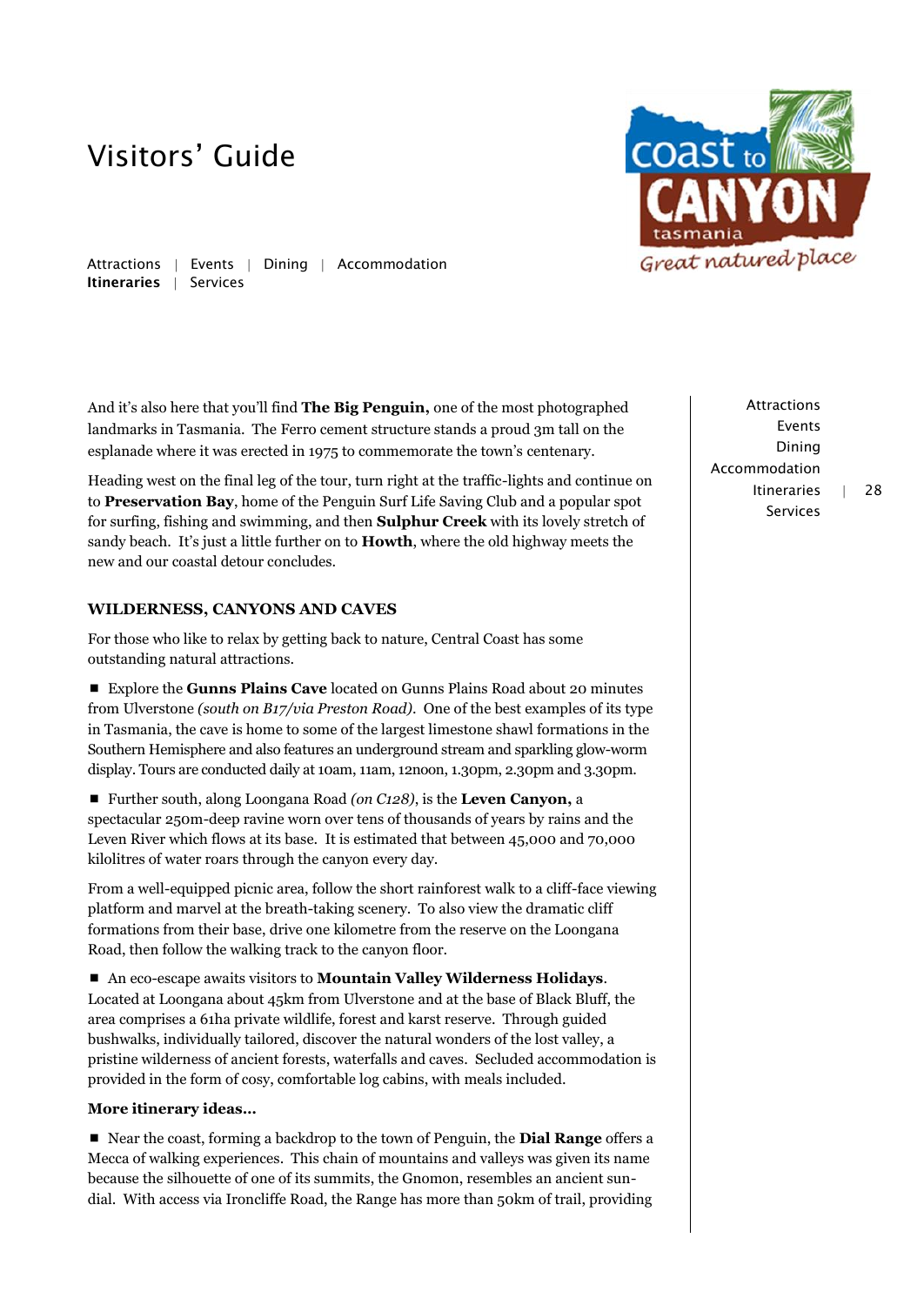

Attractions | Events | Dining | Accommodation Itineraries | Services

opportunities for short walks or longer treks, depending on bushwalking experience. Short walks include Ferndene (30 mins return), Tall Trees (45 mins), Mount Montgomery (2 hrs), Leven River (40-60 mins) and Mount Gnomon (2 hrs). For more information, purchase a Dial Range Recreation and Management Map from a local visitor centre.

The Dial Range is also the start of the 80km **Penguin Cradle Trail** for experienced bushwalkers, which links with the world-famous Overland Track in the Cradle Mountain-Lake St Clair National Park.

For information on bushwalking experiences, write to the North West Walking Club, PO Box 107, Ulverstone 7315 or visi[t www.nwwc.org.au](http://www.nwwc.org.au/)

## **FAMILY FUN**

From a wildlife park and reptile centre to Sunday train rides, there's plenty to do and see for the family in Tasmania's Central Coast.

 A country escape for all the family can be found at **Wing's Wildlife Park**, just 20 minutes' drive from Ulverstone. Located at Winduss Road, Gunns Plains *(south on B17/via Preston and Gunns Plains Roads)*, the park offers a host of activities, whether visiting for the day or staying a while. View the Tasmanian devils at the wildlife exhibit, or hand-feed animals in the farmyard playground. Get close to Tasmanian snakes, lizards and frogs at the Reptile Centre - home to freshwater crocodiles and the rare Golden Tiger Snake. Try some trout fishing, bushwalking or kayaking, or just relax in Nan's Tea-room offering light snacks, refreshments and souvenirs. Cabin, caravan, camp site and backpacker accommodation available. Open daily from 10am to 4pm.

■ Just two kilometres east of Ulverstone, turn off the Bass Highway onto Maskells Road and take a ride on the **Ulverstone Miniature Railway**. The only model railway in Tasmania with three separate track gauges and track layouts, it operates every third Sunday of the month from 10.30am to 4pm, and during January, February and March every first Sunday as well.

 Visit the **Penguin Market.** The Market, located in Arnold Street, is open every Sunday from 9am to 3pm. Bargain-hunters can browse among 200 stalls filled with quality arts, crafts and produce. It also offers a food court and a variety of entertainment for the kids.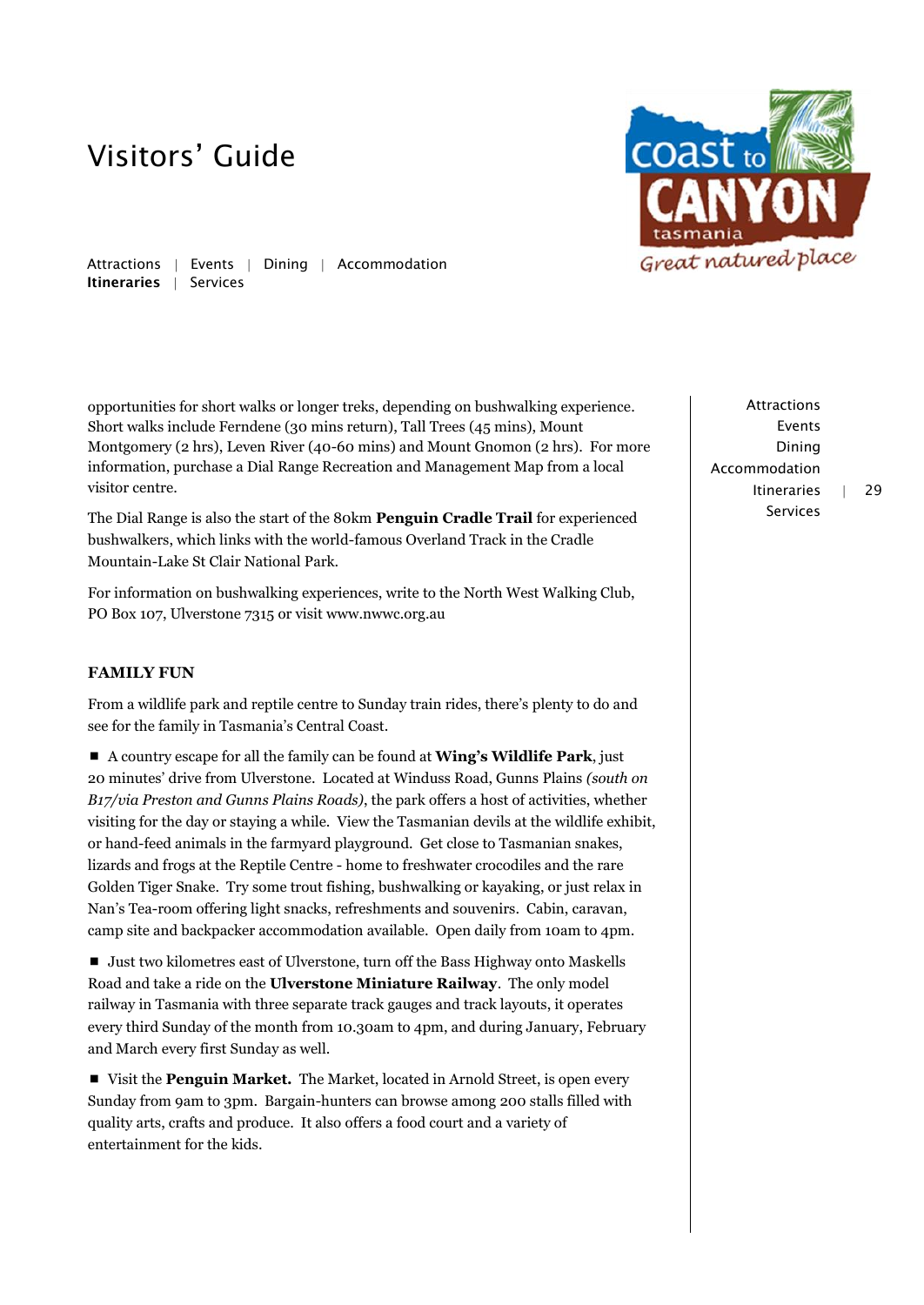**COAST** to Great natured place

Attractions | Events | Dining | Accommodation Itineraries | Services

### **GREAT FOOD, GIFTS AND A GARDEN**

The pleasures of fine food, gifts, a beautiful garden and scenic hinterland make this a very enjoyable day's outing.

 $\blacksquare$  Start with some retail therapy and browse the 7 great shoe, clothing and craft stores in Ulverstone, including handmade Tasmanian gifts and gallery at **Under the Oak**, local woodwork at the **North West Woodcraft Gallery**, paintings and photography at the **Ulverstone Visitor Information Centre,** and fine antiques and collectables at **Leven Antiques,** just to name a few. All shops are within short, easy walking distance of each other with free parking. Then enjoy some delectable treats at the many bakeries, cafés and restaurants in and around Ulverstone.

Head south along Castra Road *(south on B15)* past Sprent and onto Nietta to view a magnificent 2 hectare, cool-climate garden. **Kaydale Lodge Gardens**, located at Loongana Road, has mass displays of daffodils in spring, trilliums and peonies in summer and an autumn show of maples. Enjoy the famous home-made bread, cakes and puddings on offer for lunch, morning or afternoon tea. Open daily.

As you head home, take in more great scenery while driving north *(B17)* to Preston. Turn left onto Raymond Road to experience the beautiful Gunns Plains valley. You'll come out onto Gunns Plains Road, then travel through the valley across the Leven River *(B17)* and up to **Woodhouse Lookout** on the South Riana Road for a final view of the stunning Gunns Plains panorama.

### **FISHING AND GOLFING CHALLENGE**

Tasmania's Central Coast has some excellent recreational opportunities, whether fishing the clear streams and rivers, or indulging in a round or two of golf at one of the best courses in Australia.

 In addition to being a popular location for rafting or boating during summer, the **Leven River** also offers a great fishing experience. **Ultimate Fishing & Outdoors** at 80 Reibey Street, Ulverstone can supply anglers with fishing tackle and bait. (*Note.* Fishing in Tasmania's inland waters requires a current licence which can be purchased from Service Tasmania, or Ultimate Fishing & Outdoors.)

In town, the **break wall** on the eastern side of the Leven River estuary is a popular fishing spot. On an incoming tide wrasse, cod, couta and salmon can be caught. A ramp and jetty are available on the western shore for those who have access to a boat. Safety regulations apply when boating on Tasmanian waters, so contact Marine & Safety Tasmania for information, and as the weather can change quickly, check forecasts with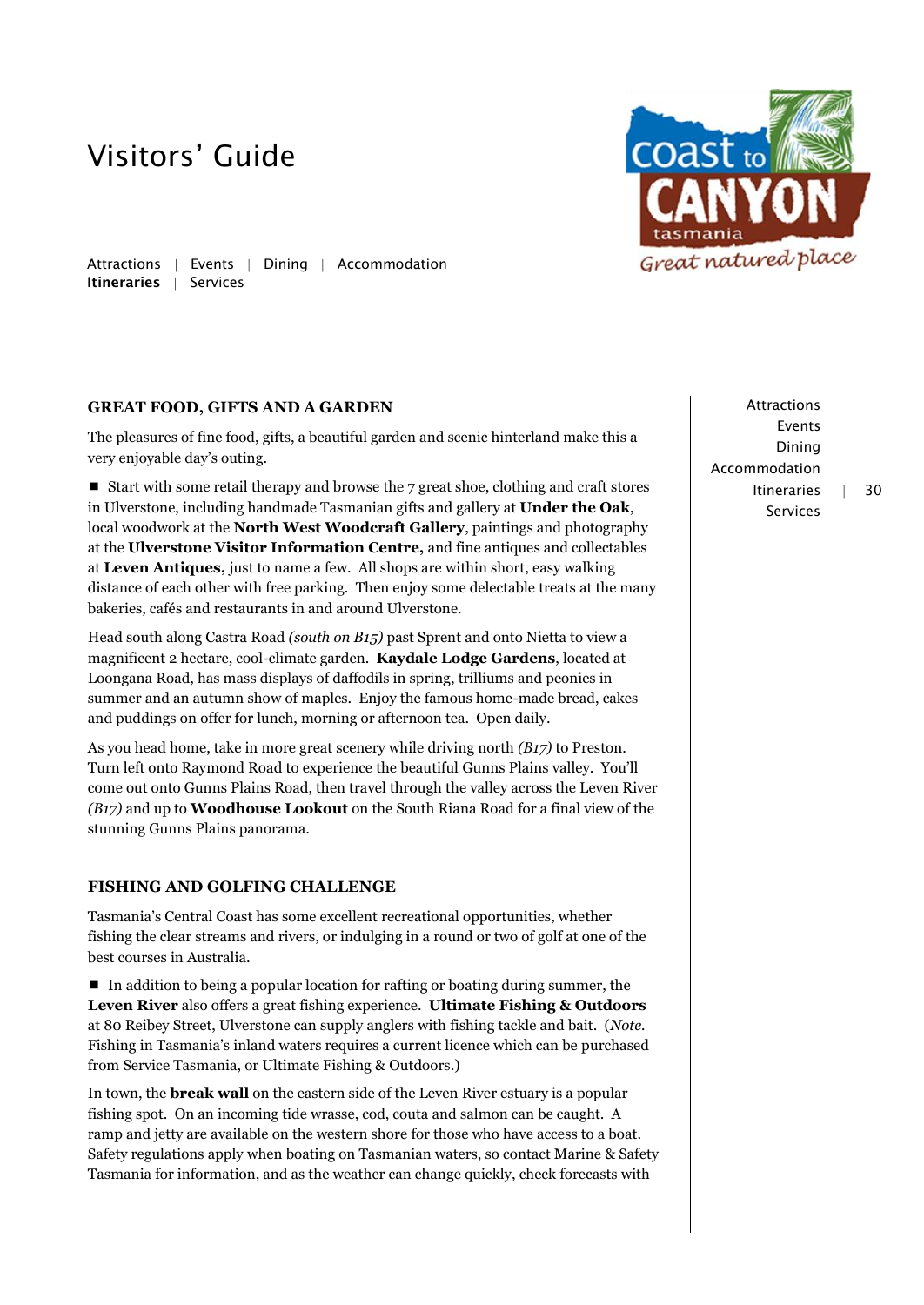

Attractions | Events | Dining | Accommodation Itineraries | Services

the Bureau of Meteorology. Or simply visit the websit[e www.fishonline.tas.gov.au](http://www.fishonline.tas.gov.au/) for your complete guide to fishing in Tasmania.

A short drive east of Ulverstone *(via Forth Road)*, is the village of Forth and the **Forth River**. A significant waterway on the north-west coast, the river is the home of whitewater canoeing and is a well-known destination for fishing *(along Wilmot Road)*.

■ For a top golfing experience, visit the **Ulverstone Golf Club** located at Lobster Creek Road *(via South Road)*. Rated in the top 100 courses in Australia, the Club has an 18-hole par-72 championship course and plays host too many state and national competitions. One of the most picturesque sporting venues in the state, it's also a challenging course, with plenty of trees and undulating fairways to provide an unyielding test of the golfer's ability. Open daily, a greens fee applies and golf clubs are available for hire.

The **Penguin Golf Course** is a public course located at Dial Road. It's bunker-free, but watch out for the many creeks that run through it! The 9-hole par-71 course features the par 3 120m 7th/16th hole which is virtually surrounded by water. The picturesque green is in the middle of a lake and has the Dial Range as a backdrop. A daily fee applies, or takes advantage of a 5-week holiday package.

Or try your luck at **Target Golf** driving range at Forth. It's just a short drive east of Ulverstone *(via Forth Road)* and located 2km along the Wilmot Road (look for the turnoff at the Forth Village Store). Practice your golf and win prizes for hitting targets. It's fun for everyone, from beginners to advanced players. Open weekends from 10am and Monday-Wednesday-Friday from noon. Group bookings also offered outside these hours.

## **JOURNEY THROUGH HISTORY**

■ The first European settlement of Central Coast commenced in the 1840s. Thick coastal scrub, dense forests and no roads meant the early pioneer's life was grim. Paling splitters worked the area for the easily accessible market of the growing village of Melbourne across Bass Strait. Sawmills followed, and as timber was removed, farms became established. The rich basalt soil proved ideal for cropping, and today agriculture is the principal contributor to the area's economy.

### **E** ULVERSTONE HISTORY MUSEUM

50 Main Street, Ulverstone - Step back in time and wander through a comprehensive display of artefacts, manuscripts, tools and photographs depicting the life of local pioneers. Open Monday to Saturday from 1.30pm to 4.30pm. Phone (03) 6425 3835 \*Please note: The Museum is currently closed while the site is being redeveloped.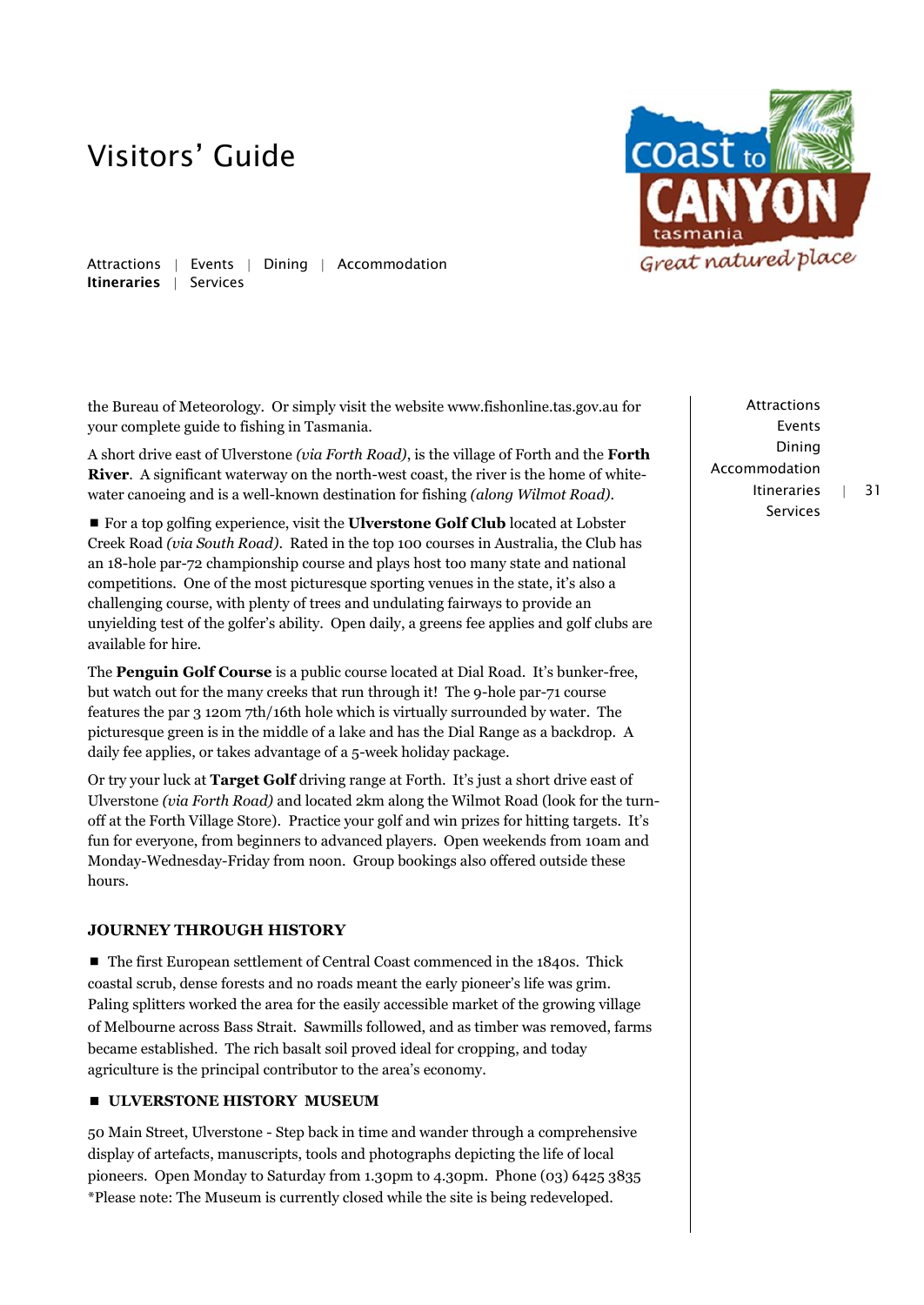

Attractions | Events | Dining | Accommodation Itineraries | Services

 $\blacksquare$  The early settlers in the town of Penguin were also involved in the lucrative 'paling' trade. As well, Penguin briefly worked silver and iron mines, and in the boom years of the 'gold rush', a wharf was kept very busy, providing a focal point for the surrounding community.

Visit the **Penguin Visitor Information Centre**, next to the post office in Main Road, to pick up the brochure 'Discover Penguin on Foot'. A short walk around this charming seaside town takes in historic sites dating as far back as the 1870s, as well as some beautiful old churches and commercial buildings.

The recently restored **Penguin Railway Station** is now the home of the Penguin History Group. The Station is open to the public every Wednesday from 10am to 12.30pm (and at other times by appointment) and visitors can view old photos, cemetery records and family histories. Group members also welcome the opportunity to conduct personal tours of local sites - call 6437 2712 or 6437 2570.

### **More itinerary ideas…**

 Collect a 'Discover Ulverstone on Foot' brochure from the Ulverstone Visitor Information Centre, or take a stroll through Ulverstone's beautiful war-memorial parklands located along the banks of the Leven River.

 If you've an hour to spare, do the **'Stories of Ulverstone'** walk? Six story boards located in and near Reibey Street give some fascinating snippets on the history of Ulverstone. The **first** story board can be found at the top end of the street at the podium opposite the Shrine of Remembrance clock-tower and gives an account of the Shrine's construction. The **second** story board is on the wall of Elders VJ Woodhouse Real Estate, located on the southern side of Reibey Street in its middle block, and explains the naming of local streets. The **third** story board is just an intersection away on the wall of Furner's Hotel. Here you'll discover a good yarn or two about 'Shires the Snake Charmer' and 'Money Flowing in the Gutters'. Continue down the bottom block and around the corner into Kings Parade. Midway along the Parade is a crossing leading to the Boer War Memorial overlooking Queen's Gardens. Follow the pathway down the Gardens and across into Anzac Park. From here enjoy a pleasant stroll by the river, under the bridge and along to the wharf where you'll see Pedro's 'The Restaurant' and the location for the **fourth** story board. It bears the history of the Ulverstone Port and recounts the time there was a 'Whale in the Leven'. Retrace your steps back to Reibey Street, crossing the street at the first pedestrian crossing, to continue this time on its northern side to Apex Park and the **fifth** story board. The board introduces the Park and its many features. For the **sixth** and final story board, continue up to the middle block to the Ulverstone Newsagency where outside its door you can admire some wonderful photographs of Reibey Street from the early 1900s. All in all, this walk makes for a very interesting journey through history.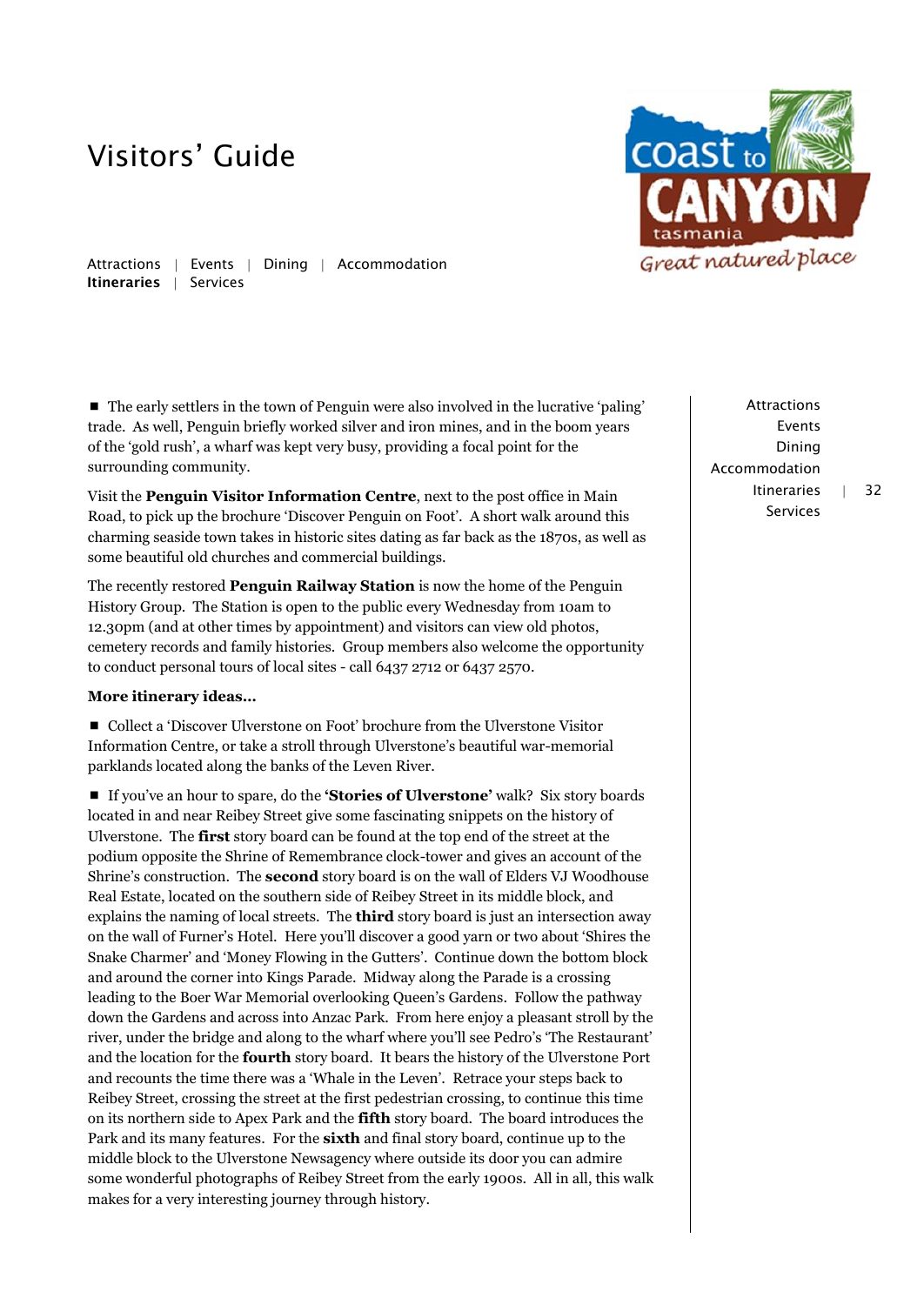Attractions | Events | Dining | Accommodation Itineraries | Services

### **AMBULANCE**

Emergencies - phone 000 Non-urgent calls - 1800 008 008

### **BANKS**

Bank of Us, Ellis Court, Reibey Street, Ulverstone (ATM), 6490 8244 Commonwealth Bank, 34 Reibey Street, Ulverstone (ATM), 132221 Redi ATM, 21 Alexandra Road, Ulverstone Westpac Bank, Ellis Court, Reibey Street, Ulverstone (ATM), 13 2032

### **CARAVAN AND MOTOR-HOME SITES**

#### **Rest areas**

*Note.* The Council encourages caravan and motor-home owners to utilise the various local caravan parks (see Accommodation). There are no defined 'rest areas' in Central Coast; however, the Council has identified the following preferred locations at which caravan and motor-home owners can stop for up to 48 hours:

Nicholson's Point, Ulverstone (turn off Lovett Street on to Ihlata Street then onto Riverside Avenue, turn left into open area past the railway line) Preservation Bay (on the eastern side of the Penguin Surf Life Saving Club) Hall Point, Sulphur Creek (no dogs allowed - site of penguin colony) Forth Recreation Ground (limited to designated area only)

#### **Dump stations**

Victoria Street, Ulverstone (northern end) Stubbs Point, Penguin (on Johnsons Beach Road)

### **CHEMISTS**

Priceline Pharmacy, 66 Reibey Street, Ulverstone, 6425 1095 Fullife Pharmacy, 24 King Edward Street, Ulverstone, 6425 2286 Thompson's Pharmacy, 13 Reibey Street, Ulverstone, 6425 1051 Westside Pharmacy, 42 Queen Street, Ulverstone, 6425 6666 Penguin Pharmacy, 105 Main Road, Penguin, 6437 2262

#### **DENTISTS**

Quadrant Dentistry, 15 The Quadrant, Ulverstone, 6425 2893 Cradle Coast Dental Clinic, 11 Alexandra Road, Ulverstone, 6425 1231 The Denture Clinic, 52 Victoria St, Ulverstone 6425 1551



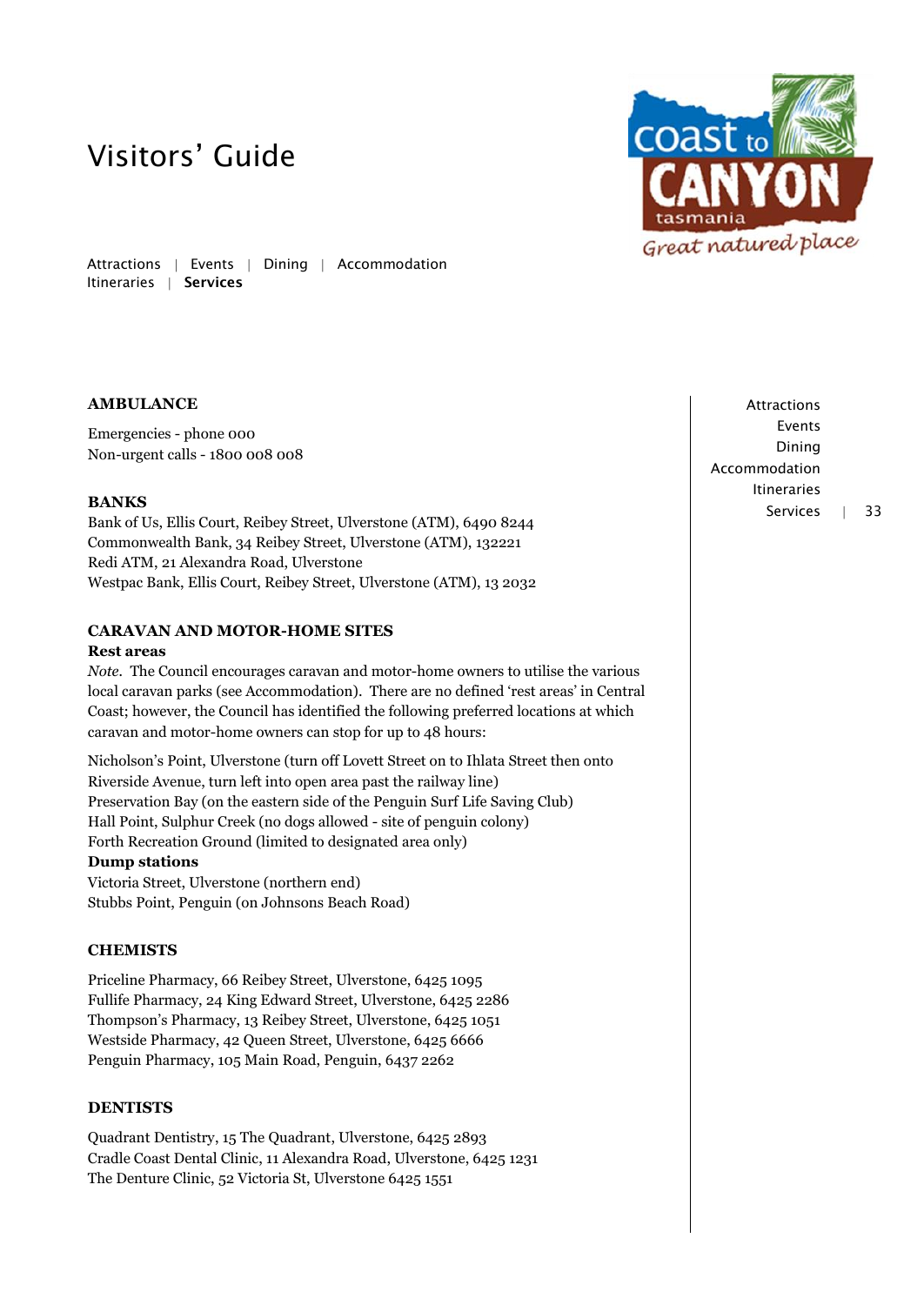

Attractions | Events | Dining | Accommodation Itineraries | Services

## **DOCTORS**

Patrick Street Clinic, Ulverstone, 6425 1611 Victoria Street Clinic, Ulverstone, 6425 2900 Cradle Coast Health Centre, 11 Alexandra Road, Ulverstone, 6425 5344 Patrick Street Clinic, 19 Ironcliffe Road, Penguin, 6437 0955 Penguin Surgery, 107 Main Road, Penguin, 6437 2508

### **HOSPITALS**

Mersey Community Hospital, Bass Highway, Latrobe, 6426 5111 North West Private Hospital, Brickport Road, Burnie, 6432 6000 North West Regional Hospital, Brickport Road, Burnie, 6430 6666

### **PARKING**

*Note.* Central Coast has free parking. However, time restrictions apply in some car parks and certain streets within business and shopping areas. State-controlled parking fines apply for breaches of parking limits.

North Reibey Street Car park, Ulverstone (via King Edward/Crescent Streets) Gollan Street and Coles Car parks, Ulverstone (via King Edward/Gollan Streets/ Kings Parade) Bannons Car park, Ulverstone (via King Edward/Victoria Streets) Victoria Street Carpark, Ulverstone (via Victoria Street) Quadrant Carpark, Ulverstone (via Quadrant/Victoria Street) Civic Centre Carpark, Ulverstone (via Patrick Street) Wharf Carpark, Ulverstone (via Crescent Street) Baptist Church Carpark, Ulverstone (via Alexandra Road)

### **POLICE**

Police Station, 38-40 Victoria Street, Ulverstone, 6429 8606 Police Station, 3-5 Crescent Street, Penguin, 6437 2160 Western District Headquarters, Burnie, 6434 5211

### **POST OFFICES**

Australia Post Shop, 39 Reibey Street, Ulverstone, 13 1318 Westside Pharmacy, 42 Queen Street, West Ulverstone, 6425 6666 Australia Post Office, 80 Main Road, Penguin, 13 1318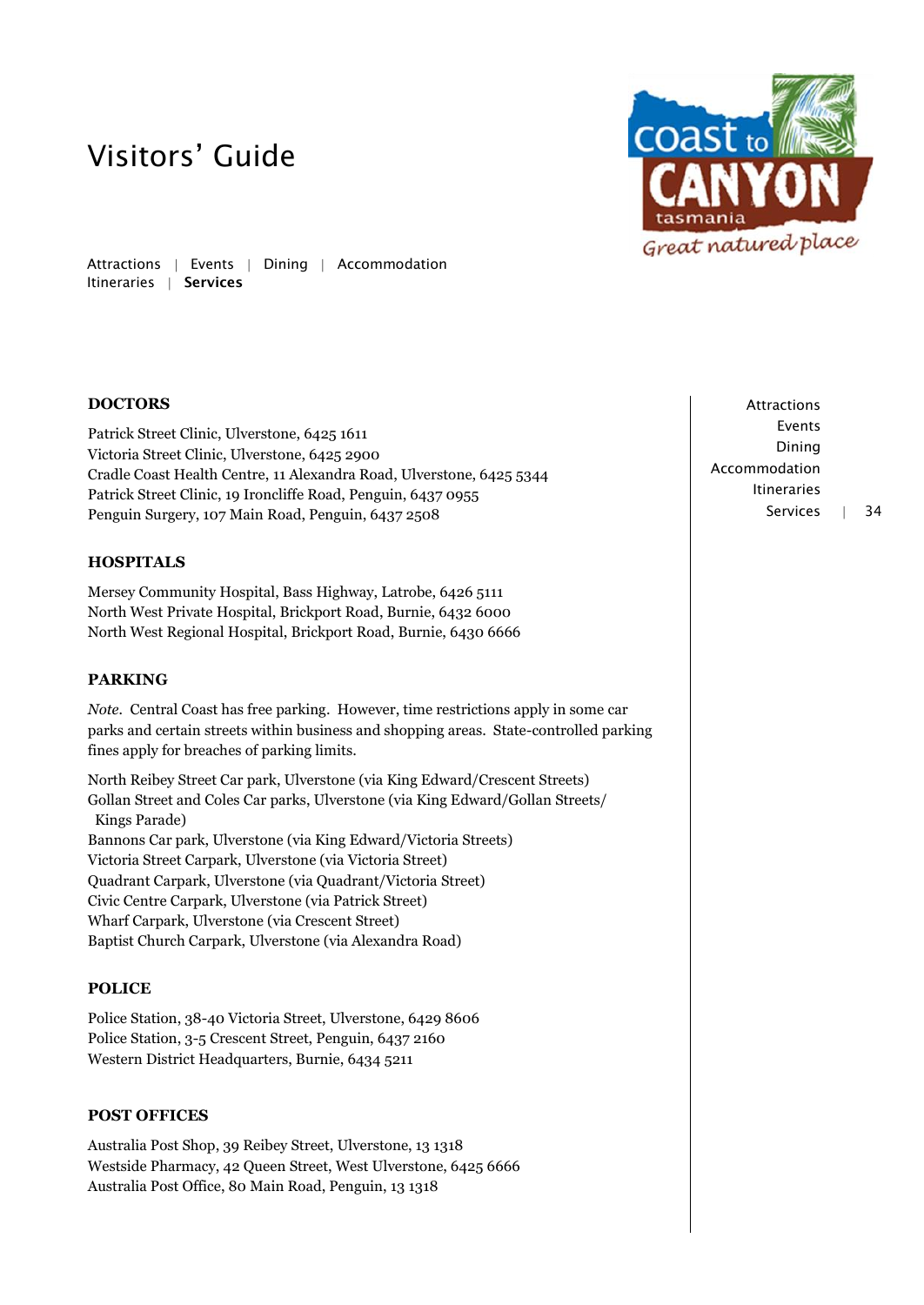Attractions | Events | Dining | Accommodation Itineraries | Services

### **PUBLIC CONVENIENCES**

Visitor Information Centre, 13 Alexandra Road, Ulverstone Coles Carpark, Gollan Street, Ulverstone North Reibey Street Carpark (Woolworths), Ulverstone Bannons Carpark, Victoria Street, Ulverstone Beach Road, Ulverstone Shropshire Park, Dial Street, Ulverstone Anzac Park, Kings Parade, Ulverstone Tobruk Park, Helen Street, Ulverstone Legion Park, Esplanade, West Ulverstone Tennis Courts, Braddon Street, West Ulverstone Picnic Point, Queen Street, West Ulverstone Westside Shopping Centre, Queen Street, West Ulverstone Wharf Complex, Ulverstone Wharf Visitor Information Centre, 78 Main Road, Penguin (at rear of Centre) Hiscutt Park, Crescent Street, Penguin Johnsons Beach, Johnsons Beach Road, Penguin Forth Recreation Ground, Forth Road, Forth Esplanade, Turners Beach - eastern and western ends Turners Beach Recreation Ground, Esplanade, Turners Beach Various country reserves

### **SERVICE STATIONS**

BP Ulverstone Service Station, 56 Main Street, Ulverstone, 6425 2251 Caltex Ulverstone Service Station, 73 Reibey Street, Ulverstone, 6425 2002 Shell Four Ways Service Station, 2 Risby Street, Ulverstone, 6425 1824 Woolworths Petrol, Eastland Drive, Ulverstone Caltex Penguin Service Station, 98 Main Road, Penguin, 6437 2142 Corbs Servo & Takeaway, 74 Forth Road, Turners Beach, 6428 2984 Forth Village Store, Forth Road, Forth, 6428 2475 Gawler General Store, 170 Gawler Road, Gawler, 6425 1113 Riana General Store, Pine Road, Riana, 6437 6193 South Riana Store, 1705 Pine Road, South Riana, 6437 6219 West Ulverstone United, 46 Queen Street, West Ulverstone, 6425 9425

## **TAXIS**

Ulverstone Taxis, Shop 4 Hartmans Arcade, Ulverstone, 6425 1093 or 6425 1386 Taxi 131008 Ulverstone, 1 to 9 Passenger vehicles and wheelchair accessible taxis available, 131008 or 6424 7583 from 10am to 4pm for opening accounts. Penguin Taxi Service, 21 Pineleigh Street, Penguin, 0500 572 524 or 0417 506 851